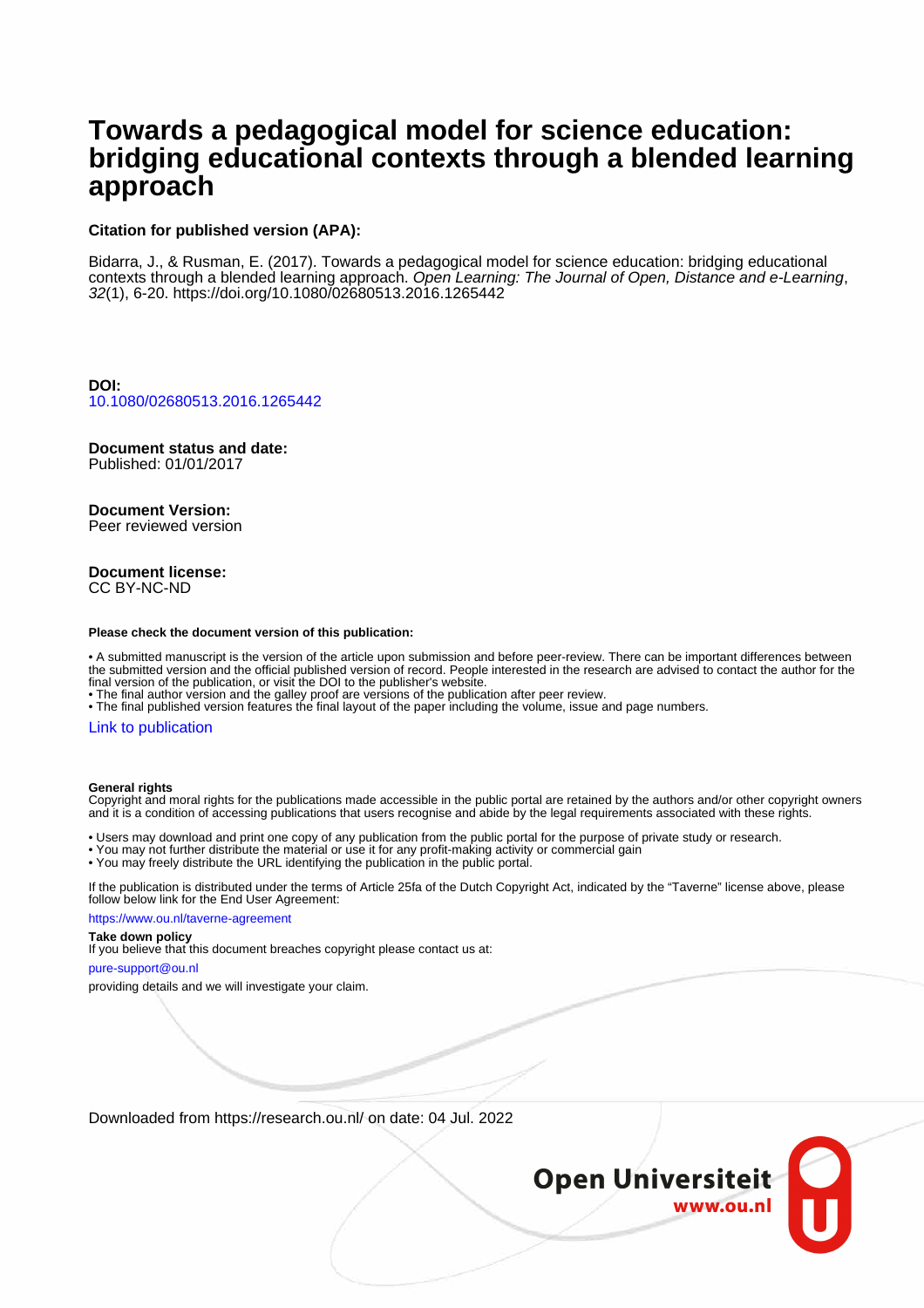# **Towards a Pedagogical Model for Science Education: Bridging Educational Contexts Through a Blended Learning Approach**

José Bidarra & Ellen Rusman

This paper proposes a design framework to support science education through blended learning, based on a participatory and interactive approach supported by ICT-based tools, called *Science Learning Activities Model* (SLAM). The development of this design framework started as a response to complex changes in society and education (e.g. high turnover rate of knowledge, changing labour market), which require a more creative response of learners to the world problems that surround them. Many of these challenges are related to science and it would be expected that students are attracted to science, however the contrary is the case. One of the origins of this disinterest can be found in the way science is taught. Therefore, after reviewing the relevant literature we propose the SLAM framework as a tool to aid the design of science courses with high motivational impact on students. The framework is concerned with the assumption that science learning activities should be applicable and relevant to contemporary life and transferable to 'real-world' situations. The design framework proposes three design dimensions: context, technology and pedagogy, and aims at integrating learning in formal and informal contexts through blended learning scenarios by using today's flexible, interactive and immersive technologies (e.g. mobile, AR, VR).

Keywords: pedagogical model, blended learning, mobile learning, gamification, digital storytelling, formal and informal learning

## **Introduction**

Increasingly, cognitive scientists are finding themselves developing models, frameworks, tools and pedagogies consistent with emerging contexts and new circumstances. In these new environments, the research moves beyond simply observing and actually involves systematically engineering learning contexts in ways that allow us to improve and generate evidence-based assertions about learning.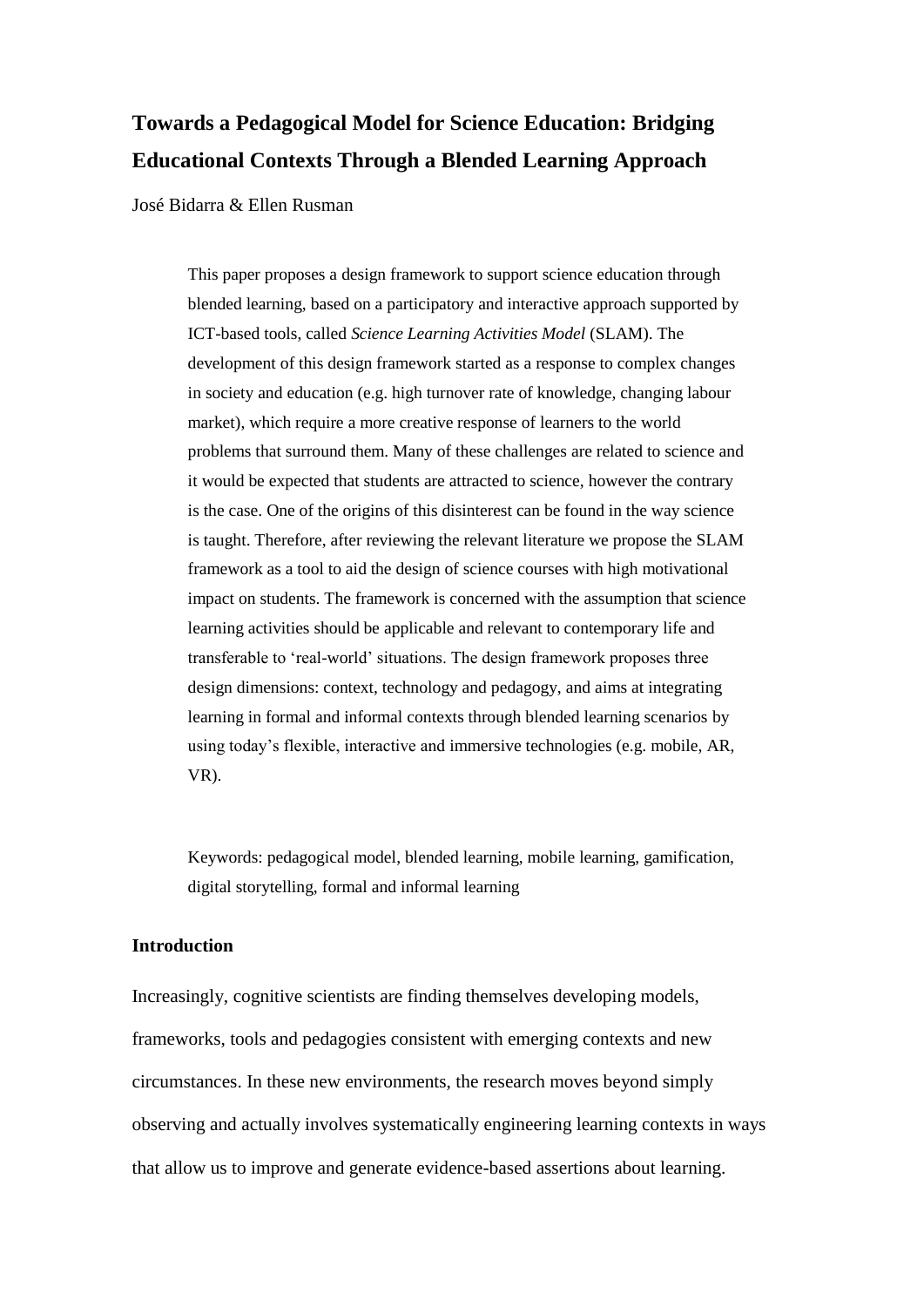Coherent and integrated tools, content-based curriculum, and pedagogical models that help teachers systematically understand, predict and design how learning occurs in new learning scenarios are needed to cope with and benefit from the changing circumstances. As we look toward the future of education in the 21st century, the prominence of a robust STEM (Science, Technology, Engineering, and Mathematics) curriculum is unquestioned. In the following, we begin the process of describing a framework aimed at improving science programmes (defined here as STEM) using a participatory and interactive approach supported by ICT-based tools, and adding the Arts (as in "STEAM") to broaden the theoretical perspectives followed. Art education is recently receiving a lot of attention for teaching students' creative skills and a flexible mind-set that works across border lines (Kim, 2012). It's important to show students how technical notions relate to everyday situations and provide activities that help them apply known concepts in new contexts, thus promoting transfer of learning. In a study by *The National Foundation for Educational Research* (Wellcome Trust, 2011), exploring young people's views on science education, UK youngsters indicated that they would be more engaged with science if it were more applicable and relevant to contemporary life and transferable to 'real-world' situations. Furthermore, they expressed a preference for more practical, hands-on activities, when seen to be relevant to and integrated into the theoretical element of lessons, which they believed made learning science more interesting and subsequently easier to understand. This is achievable by fostering students' curiosity, supporting them during their personal and social meaning making processes and assisting them in developing creativity, problem solving and critical thinking skills. These are processes that are fostered by educational approaches that place the learner in an active role. The core elements of active learning are student activity and engagement in the learning process (Prince, 2004). Examples,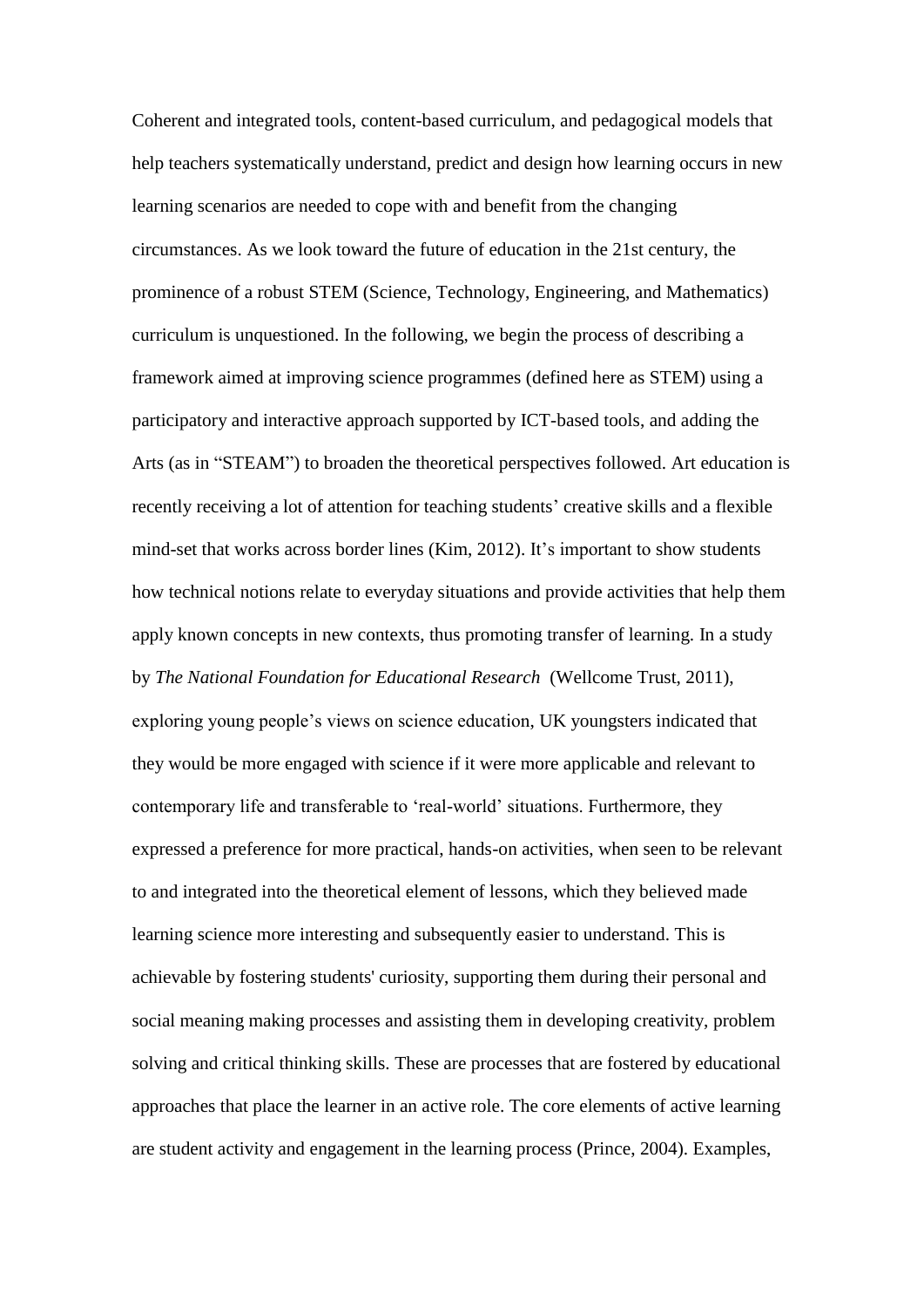although not exhaustive, of such educational approaches are inquiry-based learning, problem-based learning and collaborative learning.

In this regard, we also find the "21st Century Competences" relevant, as put forward by Voogt & Pareja Roblin (2012), covering major skills for success in our digital and networked world:

- *Creativity* the ability to develop from scratch new solutions to emerging problems (communication, digital literacy);
- *Critical thinking* the capacity to read, interpret, and evaluate new information (citizenship, communication, digital literacy);
- *Problem solving* the ability to make decisions and implement the best solutions (communication, collaboration, digital literacy);
- *Productivity* the ability to be more productive and apply higher-level skills (ICT competences are important here).

However, according to Anastopoulou et al. (2012), evidence shows that young learners are not easily attracted to science as a school subject (Lyons, 2006a; 2006b). Also, learners need to acquire the mental models that science investigation requires, but it is now widely acknowledged that the barrier to engagement goes further than a struggle with cognitive demands and constructs, such as 'control of variables' (Kuhn, Iordanou, Pease & Wirkala, 2008). In the U.S. the *National Research Council* (2011) has identified the issue of disengaged students in STEM classes across the country, namely in algebra, geometry, trigonometry, biology, chemistry, physics—which are among the toughest to teach well. Across Europe the same problem exists and the *Scientix* 2015 report (Kearney, 2016) shows that "in both mathematics and science, underachievement of 15-year-olds remains above the ET 2020 benchmark of 15%, and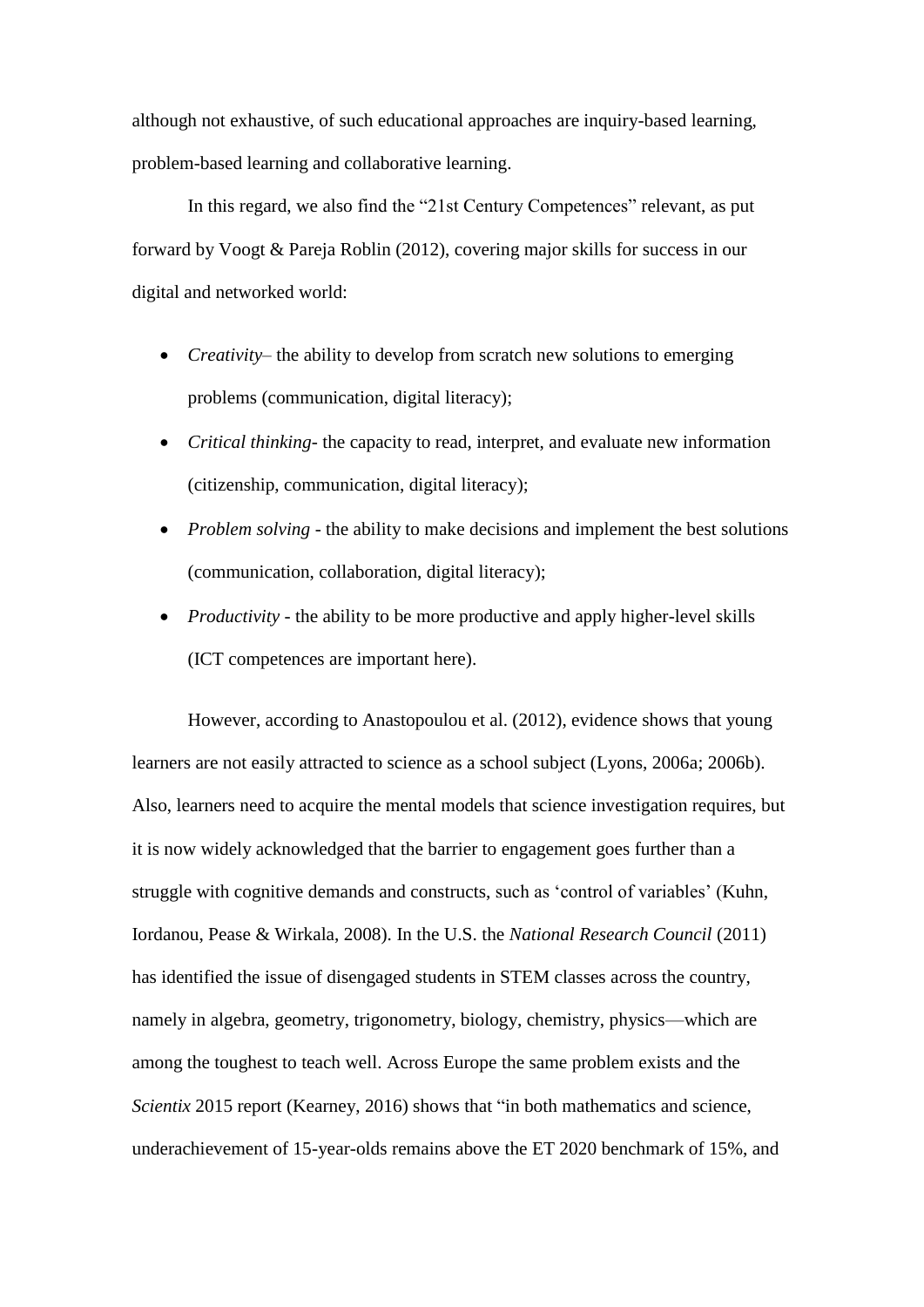most countries across Europe continue to face a low number of students interested in studying or pursuing a career in the STEM field." (p.5) Concurrently, the European Commission (2015) has launched a campaign to encourage girls aged 13-18 to study science, with the slogan "Science, it's a girl thing!". This campaign tried to reverse the situation whereby girls tend to gravitate away from science and technology studies. Moreover, according to a recent study on the changing pedagogical landscape (European Commission, 2015) the importance of lectures in higher education usually precludes other teaching and learning techniques, such as projects, laboratories, seminars and tutorials. But there are signs that this situation is changing to varying degrees, with the introduction of new pedagogies harvesting the affordances offered by new technologies. Another EU study by the *High Level Group on the Modernisation of Higher Education* (2014), indicates that MOOCs and other recent innovations are only one part of a wave of change in higher education, recognizing that blended learning or other forms of on- and off-campus learning are now widespread. Recent research also reports on the success of e-learning and b-learning experiences in the environmental science area (Azeiteiro, Leal Filho & Caeiro, 2014; Azeiteiro, Bacelar-Nicolau, Caetano, & Caeiro, 2015; Coelho, Teixeira, Bacelar-Nicolau, Caeiro & Rocio, 2015). However, the lack of clear direction as to how the higher education system would need to change in order to accommodate students' needs, results in most universities being unwilling to follow high risk strategies, either alone or together. With this in mind, we set out to define a conceptual framework with innovative tools, new pedagogies and formative assessment methods for teaching science, integrating formal and non-formal learning contexts in blended learning scenarios, aimed at **upper secondary school level and new university students**. Our goal is to upturn the tendency to avoid science degrees or dropping out of science courses at a more advanced level. The framework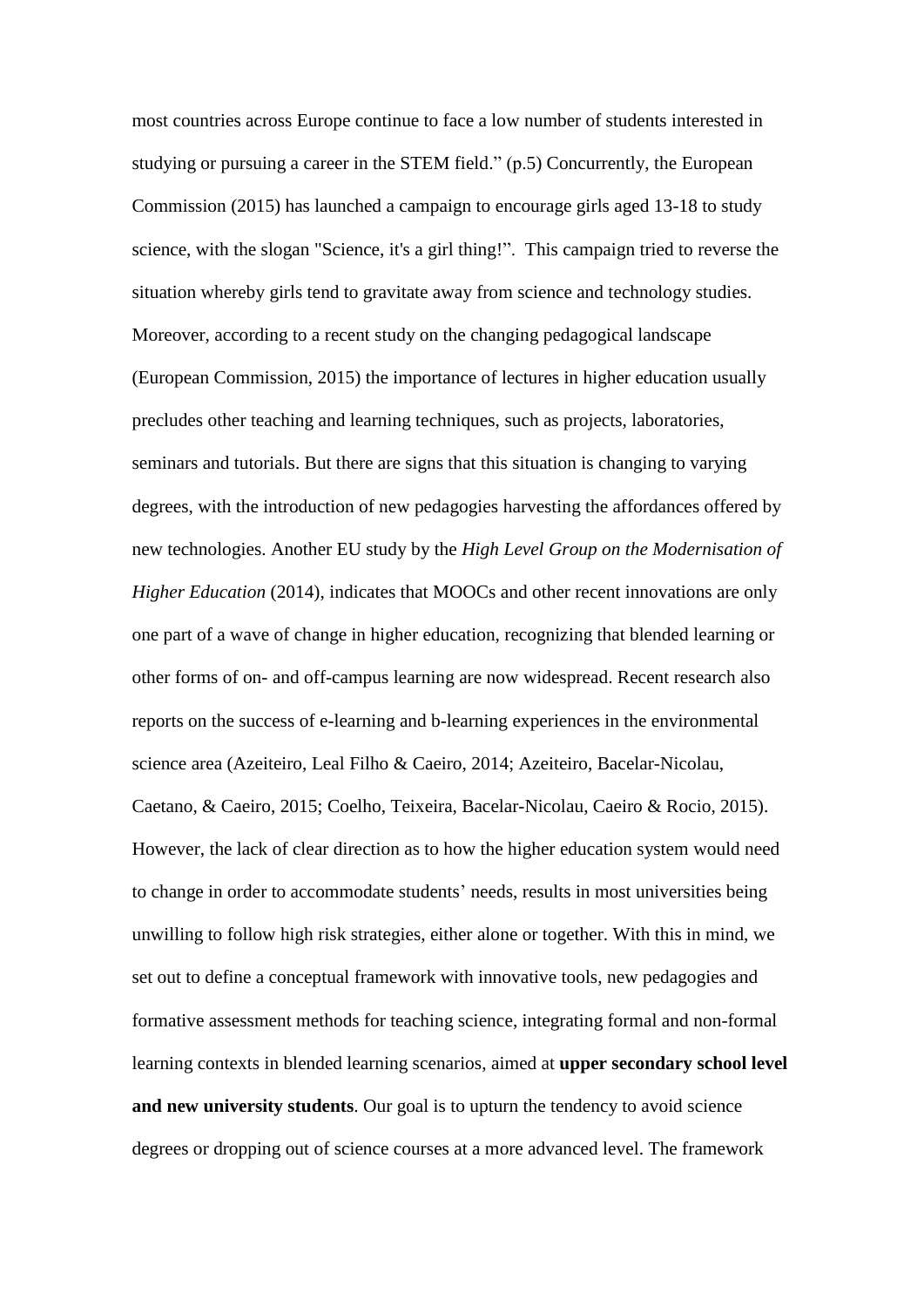proposed may be adapted and used in other areas of knowledge but the main emphasis is on science learning.

#### **Virtual learning scenarios**

Online interaction has become a way of life for "Generation Y" students (Tapscott, 2008; Black, 2010) wherever they are: at home, on the move, or at school. We cannot ignore that these students are no longer the same target population for which our education systems were designed a few decades ago. For the institutions there are good news, as for the first time in history we have a large supply of educational technologies that are chosen by students and not imposed by governments and schools: smart mobile phones (most students have one), networking software (freely available, e.g. Hangouts, WhatsApp, Skype), learning applications (widely available, e.g. Apple Store, Google Play) and open educational resources (in growing supply, e.g. MOOCs, iTunes U, Khan Academy). There are other tools available for learning organizations, such as collaborative tools (e.g., blogs, wikis, knowledge-building software), immersive environments (e.g. virtual worlds), media production and distribution tools, and many more.

Furthermore, teachers and educators have always emphasized the importance and need for "authentic learning activities", where students can work with real world problems (Brown, Colins & Duguid, 1989). Therefore, the development of educational activities for students that combine learning resources from the real world with those from the digital world has become an important and challenging research topic for science educators. Blended learning activities may be accomplished, for example, through the use of mobile communication and wireless technologies, allowing for experimentation, augmented reality, image collection, map sharing, and communication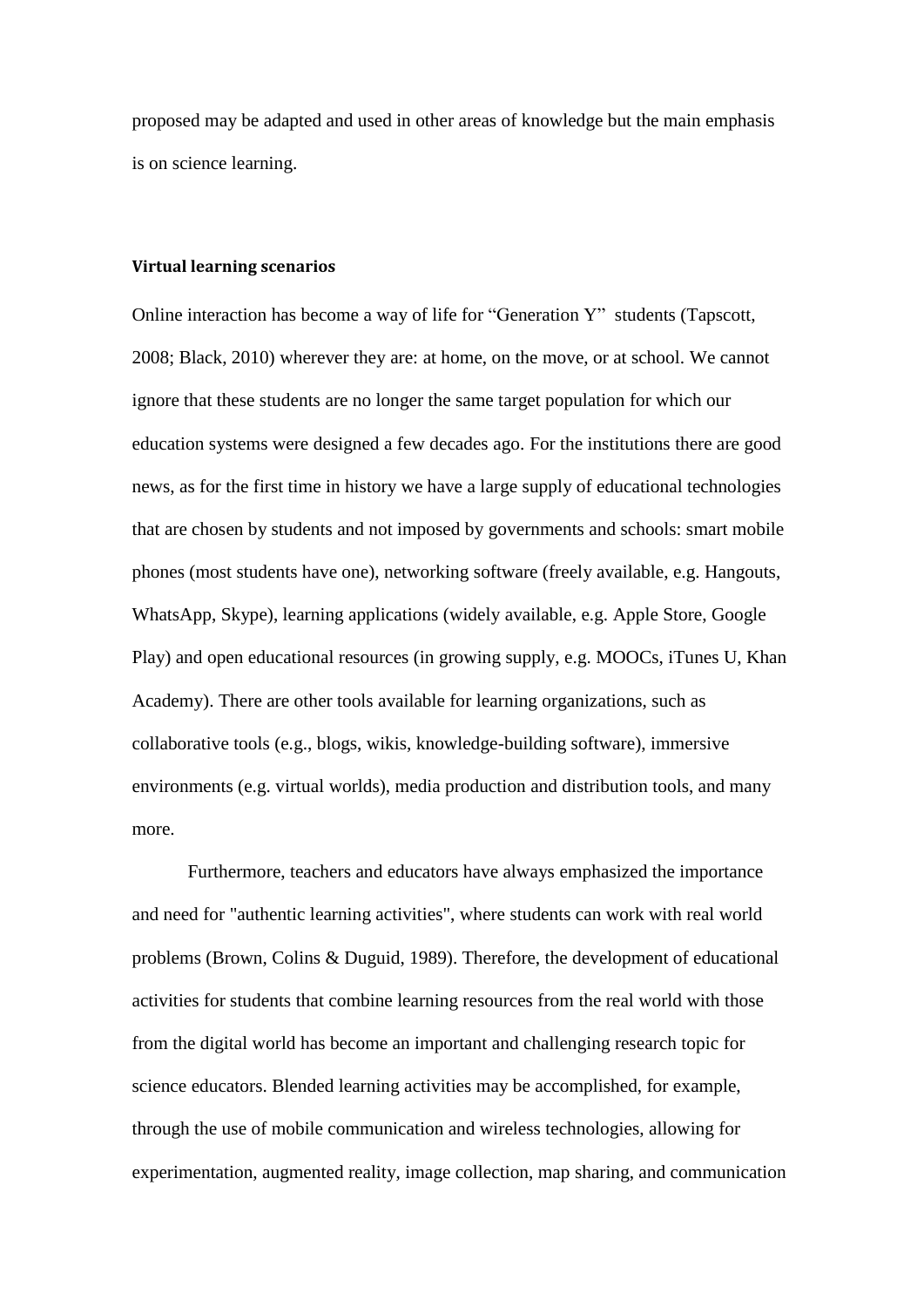with other students, anytime and anywhere. An interesting approach is to use STEAM learning strategies that use art and design methods to approach STEM subjects creatively, and make them connected to the real world, and thereby relevant to all students, not just for those already interested (Pomeroy, 2012).

Globally, these developments lead to a re-conception of education as a mobile and flexible exchange of ideas in specific contexts. It goes beyond the traditional view of "classroom instruction", and that of education as the "transmission of knowledge" within the constraints set by a curriculum. Instead, education is viewed as an on-going process of learning through continued exploration, participation and negotiation in various circumstances, roles and environments an individual plays a part in (e.g. school, work, leisure, family/private contexts), integrating learning and meaning making processes in formal and informal contexts. Learning in this way is in fact pervasive or ubiquitous, meaning that it is on-going 24 hours a day, seven days a week, anywhere. Pervasive learning is also a social process that connects learners to communities consisting of devices, people, and culture, so that students can construct relevant and meaningful learning experiences, authoring specific content (text, images, audio, video), in locations and at times that they find meaningful and relevant; also contributing themselves to the needs identified within these different communities. This allows learners to experience a continuous learning process, across contexts, integrating these various learning experiences by means of the affordances reachable via technology.

In a recent study with school students (ages  $11-14$ ), the effective use of a toolkit (nQuire), a system to support scripted personal inquiry learning (Sharples et al., 2015) was reported. These researchers found that the toolkit was successfully adopted by teachers and pupils in contexts that included teacher-directed lessons, an after-school club, field trips, and learner-managed homework. The toolkit effectively sustained the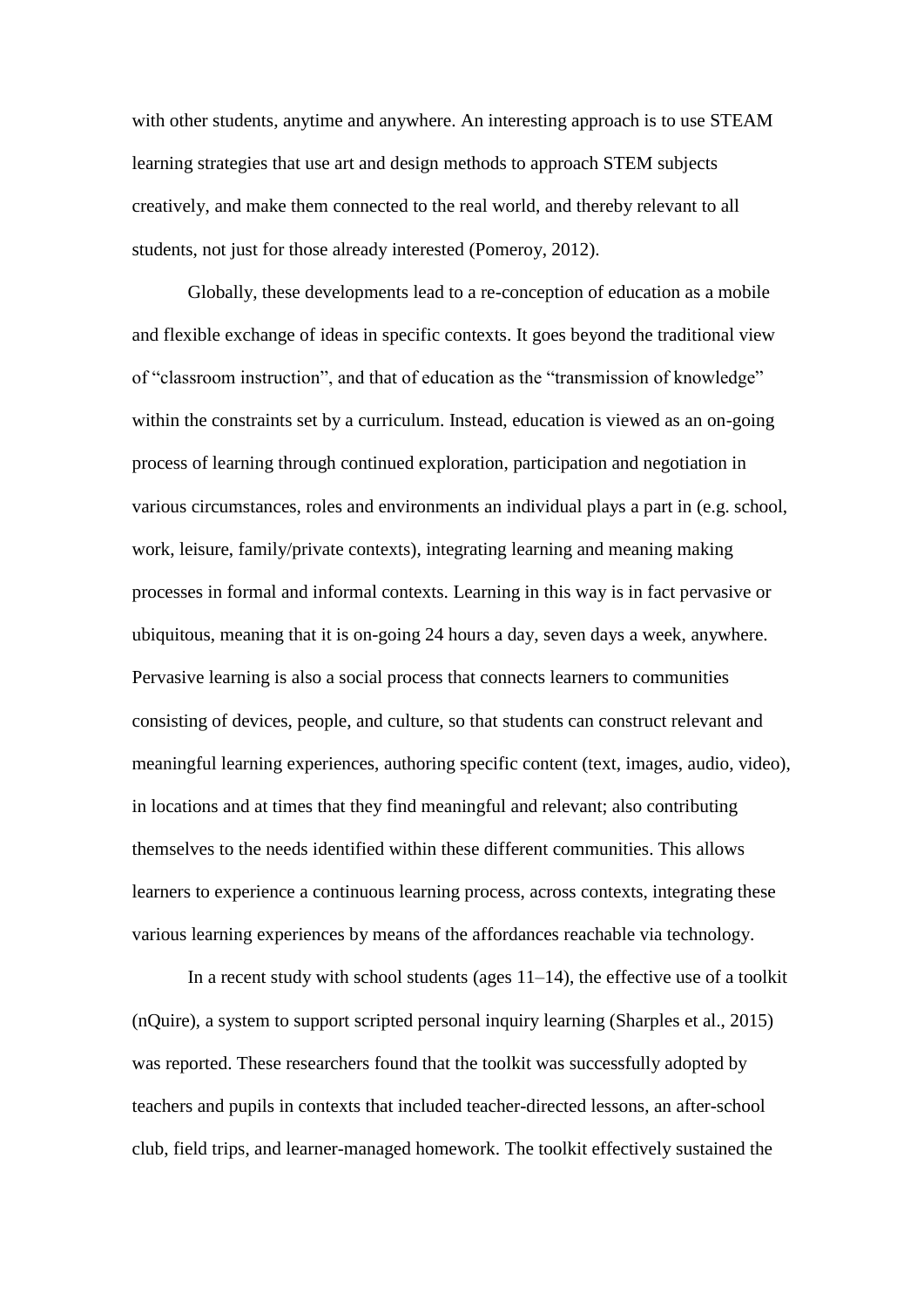transition between individual, group, and whole-class activities, while supporting learning across formal and informal settings. A comparable study, in which a scripted inquiry-based learning approach is sustained by means of integrated technological artefacts able to support learning science and complex skills across contexts, is weSPOT (Mikroyannidis et al., 2013).

According to the EU Commission initiative *Opening Up Education* (2013), between 50% and 80% of students in EU countries never use digital textbooks, exercise software, podcasts, simulations or learning games. Most teachers at primary and secondary level do not consider themselves as 'digitally confident' or able to teach digital skills effectively, and 70% would like more training in using ICTs. But this is also a digital challenge higher education faces: with the number of EU students rising significantly, universities need to adapt traditional teaching methods and offer a mix of face-to-face and online learning possibilities. However, even if the majority of today´s generation of learners uses digital devices, Internet applications and social media on daily basis, mostly for communication and entertainment, there is little knowledge of how to use such tools and media to make science education more meaningful, effective and attractive. It is important to promote science as a backdrop for learning about the real world in which we live, especially by attracting low achievers and helping them develop some of the key competences that are basic-life skills.

Gradually, the rupture of traditional assumptions and educational models has propelled cognitive scientists into the exploration of emergent learning formats that might meet the needs of a "participative learner" by incorporating new kinds of inputs, media consumption and production practices, global resources, and accommodate the move into a more learner-centred environment. Nevertheless, at this stage, the majority of universities and schools still need to change and narrow the impact of these on-going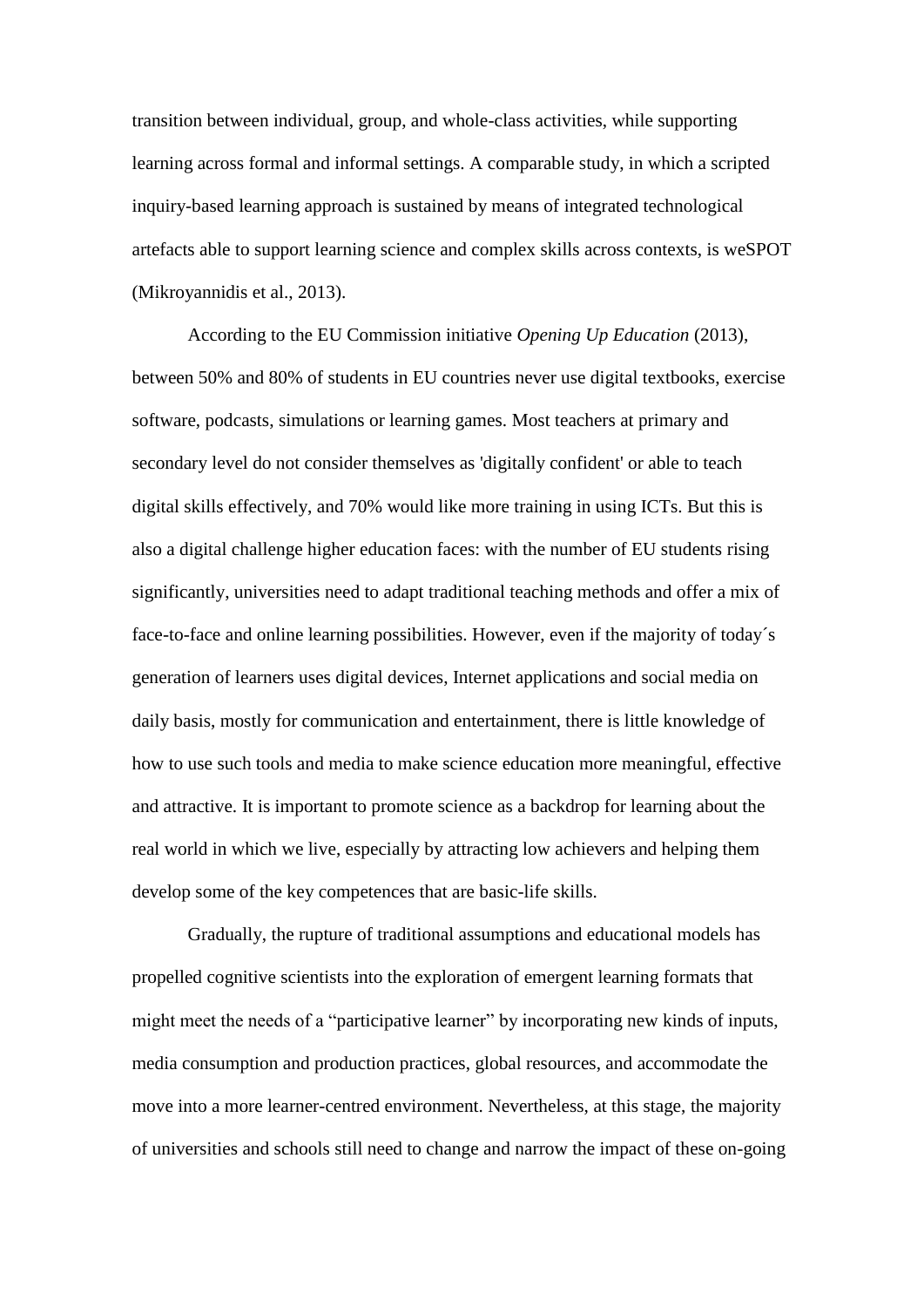transformations by harnessing the power of the options available in an ever-changing digital media landscape. Moreover, teaching and learning opportunities for youth are now available in expanding learning environments (Guetl & Chang, 2008), next to the traditional institutions (schools and universities), for example, encompassing science discovery centres, community spaces and non-profit organisations.

These students grew up in a new technological environment, with its own techno-culture, and they will live in a demanding, competitive, complex and increasingly connected world. The technological revolution has produced a generation of students who grew up with multidimensional and interactive media sources, a "Generation Y" whose expectations and perspectives are different from those that preceded it (Tapscott, 2008; Black, 2010). Furthermore, this is a generation that lives in a complex world where science has an important role to play. This suggests the need for convincing learning scenarios and designs that will engage learners, whatever the gender, with emphasis on science topics and curricula.

#### **Emerging scenarios: digital storytelling and gamification**

Despite storytelling's recent renaissance, storytelling is not a fad or an innovation *per se*; it has been used throughout history for teaching and learning, but also for business, psychology or health care. Stories help us make meaning out of our or others' experience (and perception) of the world. Stories also help build connections with prior knowledge and improve memory, and as a result good stories are remembered longer by students than regular lessons (Bidarra, 2014). In this day and age we are referring to digital artefacts that include: a compelling narration of a story; elements that provide a meaningful context for understanding the story being told; titles, images and graphics that capture and/or expand upon emotions found in the narrative; voice, music and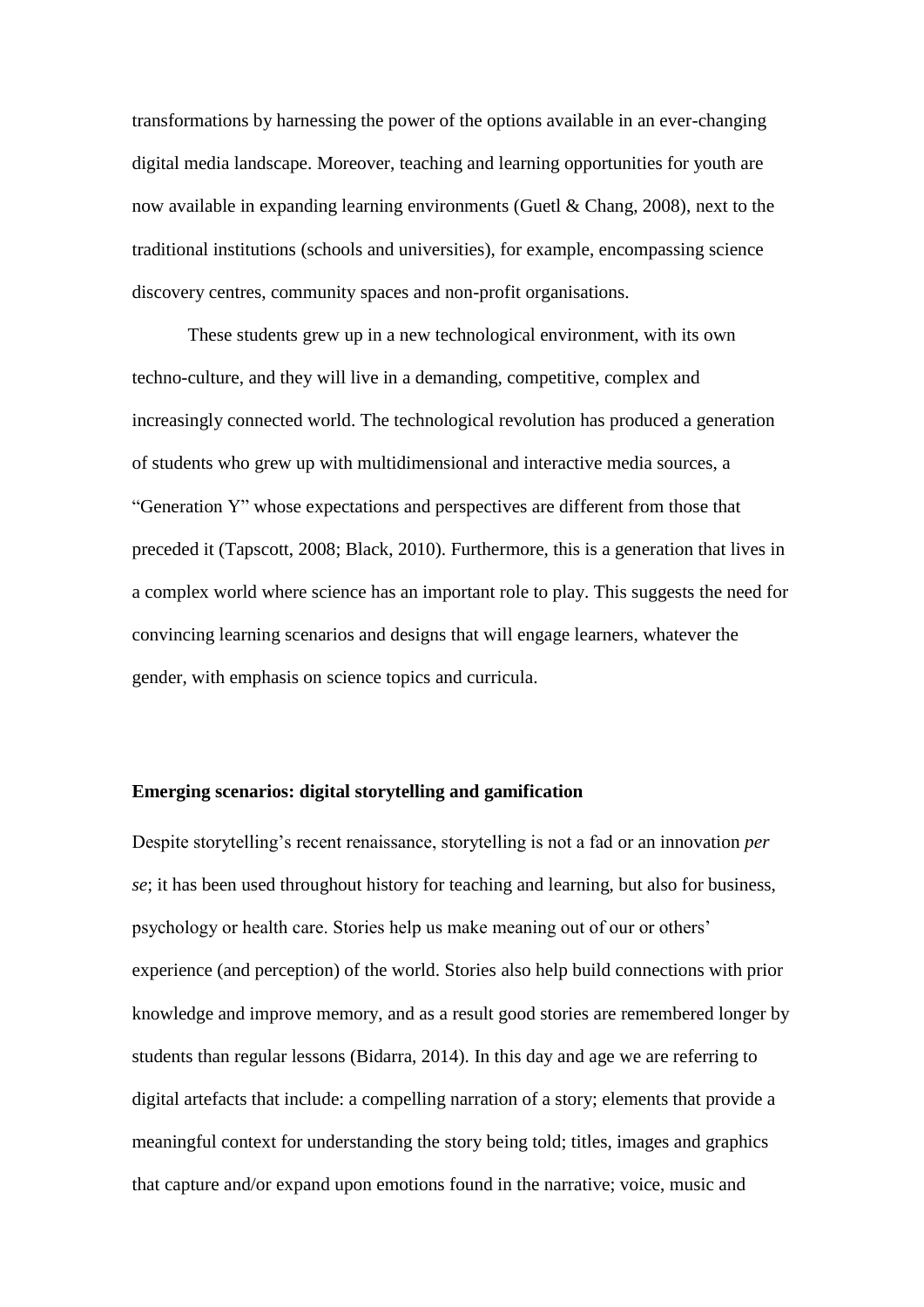sound effects that reinforce ideas; and mechanisms that invite thoughtful reflection from the audience (Bidarra, Figueiredo & Natálio, 2015).

Given storytelling's central role in living and learning, and the technological explosion during the past decades, it is not surprising to find digital storytelling entering the academic mainstream, so long after being essential for theatre, movies, and games. We think that our framework could also benefit from the interrelated concepts of storytelling, digital narratives and gamification, connecting technology and pedagogy in activities designed for science learning, aimed at both male and female students.

Eventually, stories may also be part of games, and, in the field of education, the application of games supporting learning processes has developed into an increasing body of research (Bidarra, Rothschild, Squire & Figueiredo, 2013). A common implementation is called "gamification"; it identifies the notion of using elements of video games, such as points, levels, badges, and achievements, and their application in professional or educational contexts. The concept also has been around for some time through loyalty systems like frequent flyer miles, green stamps, and library summer reading programs.

Research in gamification has acquired considerable momentum over the years (Deterding, O'Hara, Sicart, Dixon & Nacke, 2011; Lee & Hammer, 2011; Kapp, 2012; Kelle, 2012). Essentially, to these authors the core of the concept is that it integrates the mechanics of gaming in non-game activities to make these more effective and enjoyable. More specifically, gamification in educational settings seeks to integrate game dynamics and game mechanics into learning activities, for example, using tests, quizzes, exercises, badges, etc., in order to drive the intrinsic motivation and foster participation of students.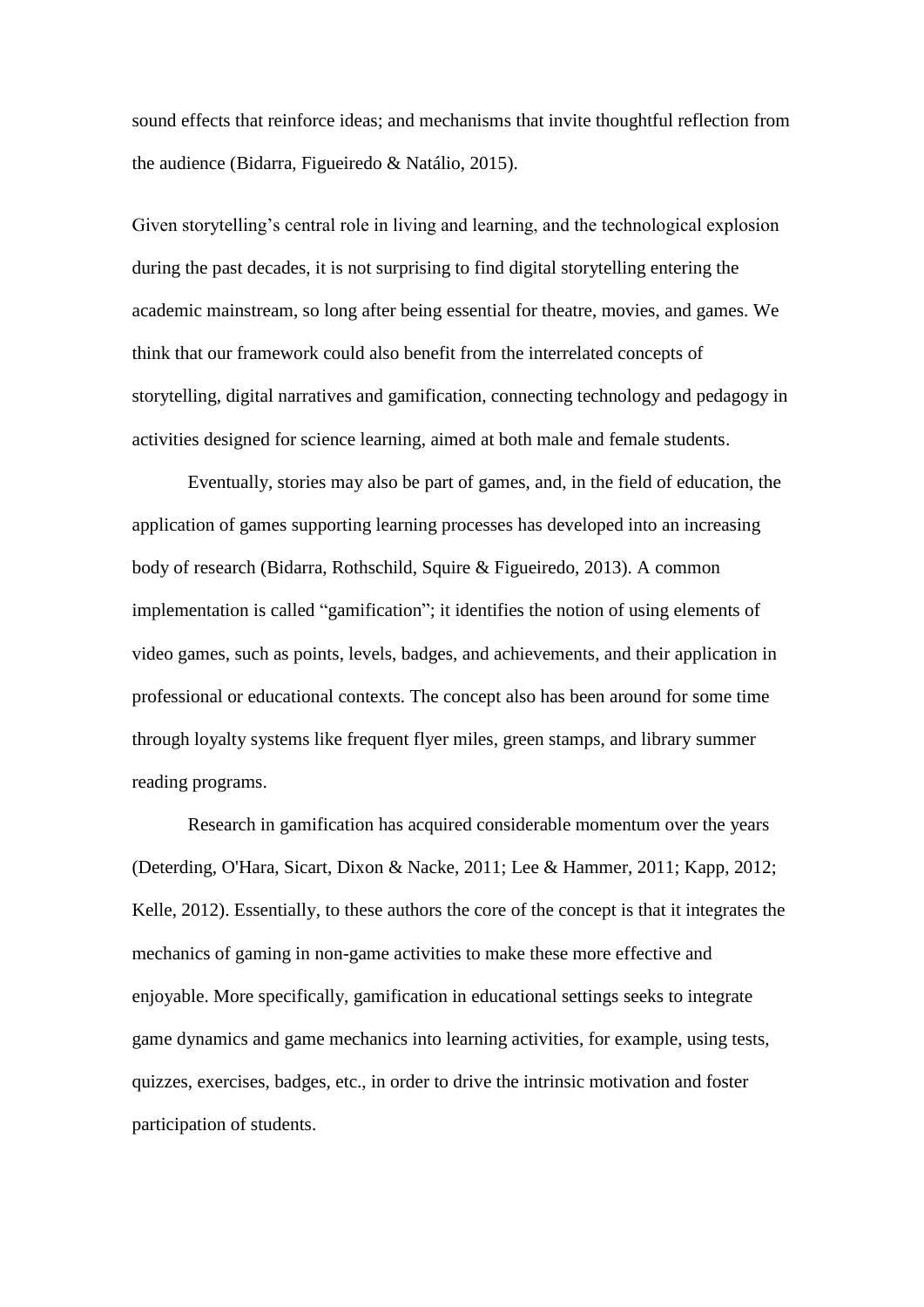In this context, we can define game mechanics as the set of rules and rewards that make up game play, a satisfying and highly motivational activity, in other words, making it more challenging and engaging. In a way, educational processes have always used "gamification" in learning activities by applying scores (points) on marked assignments. However, this "game-based" system doesn't seem very engaging for school and university students (Lee  $&$  Hammer, 2011); so, perhaps education processes could be improved by adding other play factors, such as digital narratives, additional gamification principles, and immersive technologies, that are able to involve students in a way that is more physical so learning becomes more experiential, memorable, and intense.

The increased availability of smartphones and tablets with Internet connectivity and high computing power makes the use of Augmented Reality (AR) applications a promising development for education. This breaks down the walls of the classroom, connecting schools and communities (Squire, 2013). In the near future, eventually everyone with a smartphone or a tablet will be capable of viewing augmented information. This makes it possible for a teacher to develop engaging educational activities, with games and resources that can take advantage of the augmented reality technologies, therefore improving learning outcomes. We believe that the use of AR will change significantly many current teaching activities by enabling the addition of supplementary information that may be viewed on a mobile device (Squire & Dikkers, 2012), guiding learning activities in context and helping students to improve their individual as well as their collective understanding of educational content.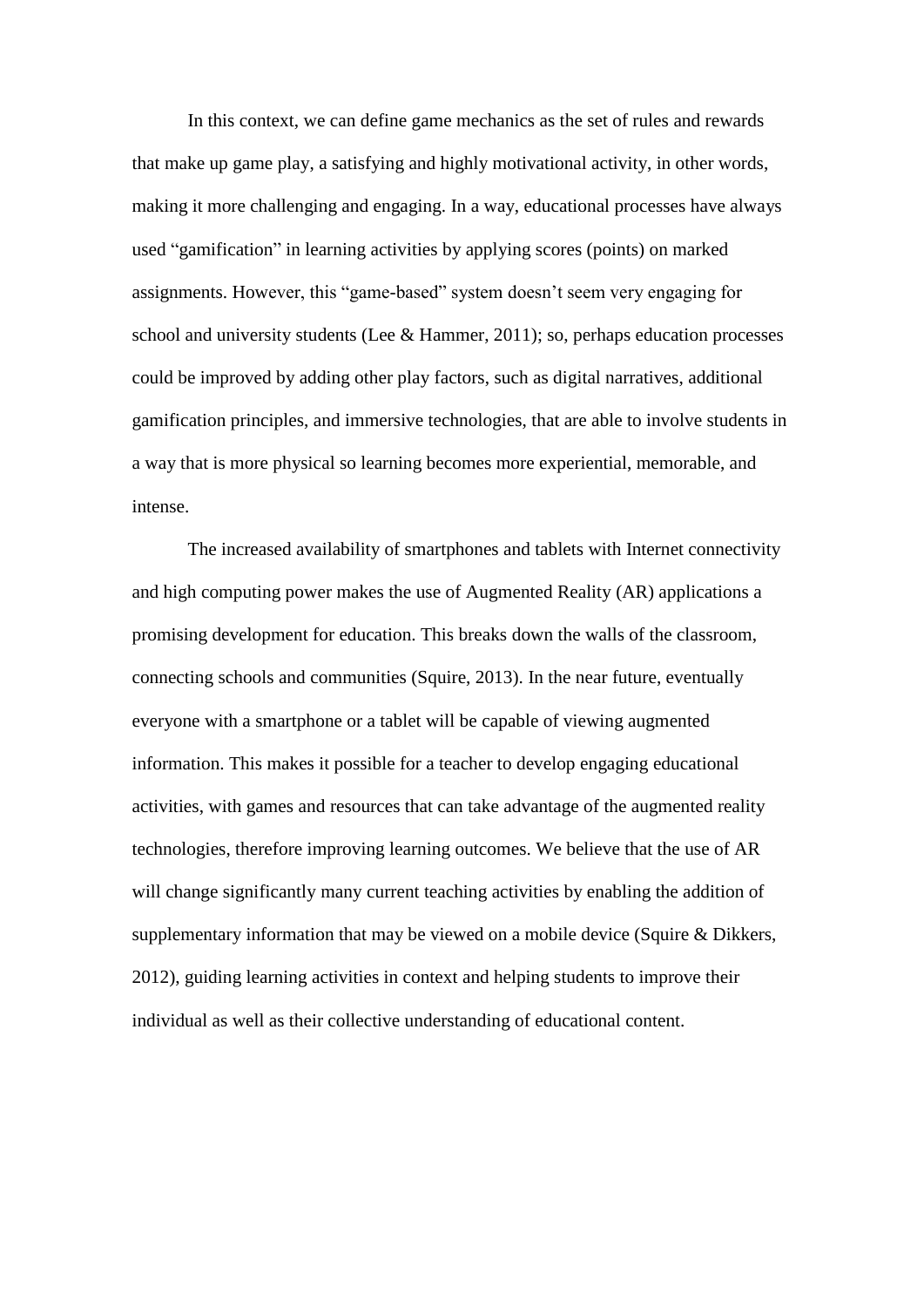## **Establishing a** *Science Learning Activities Model* **(SLAM)**

Within the realm of blended learning there are frameworks to address various situations encompassing both school and university contexts, mostly departing from a traditional e-learning perspective to incorporate new technology. A very comprehensive study of the relevant literature is presented by Wong  $&$  Looi (2011), including their own framework called Mobile Seamless Learning (MLS) sustained by the view that "learners need to be engaged in an enculturation process to transform their existing epistemological beliefs, attitudes, and methods of learning. Therefore, at the early stage of learners' engagement in mobile devices, teachers need to model the seamless learning process by gradually and systematically incorporating mobile learning activities into the formal curriculum" (p.5). We argue that, to profit from the opportunities that the seamless learning spaces of today offer, we need an innovative perspective for the instructional design of science education supported by an operational model of activities.

Another study by Park (2011) compares mobile learning (m-learning) with electronic learning (e-learning) and ubiquitous learning (u-learning), and describes the technological attributes and pedagogical affordances of mobile learning presented in various studies. We find relevant for science learning that the mediation of mobile devices may serve as a catalyst for face-to-face interactions in the field, inside labs, or for solving problems in groups, both in schools and universities. In a previous work (Pereira et al., 2008) we presented Universidade Aberta's (Portuguese Open University) pedagogical model for distance education in detail – the essential framework is still guiding the institution today – with the emphasis almost exclusively on the deployment of e-learning. At the time we did not consider other emerging concepts such as blearning (blended learning), and the above mentioned m-learning or u-learning.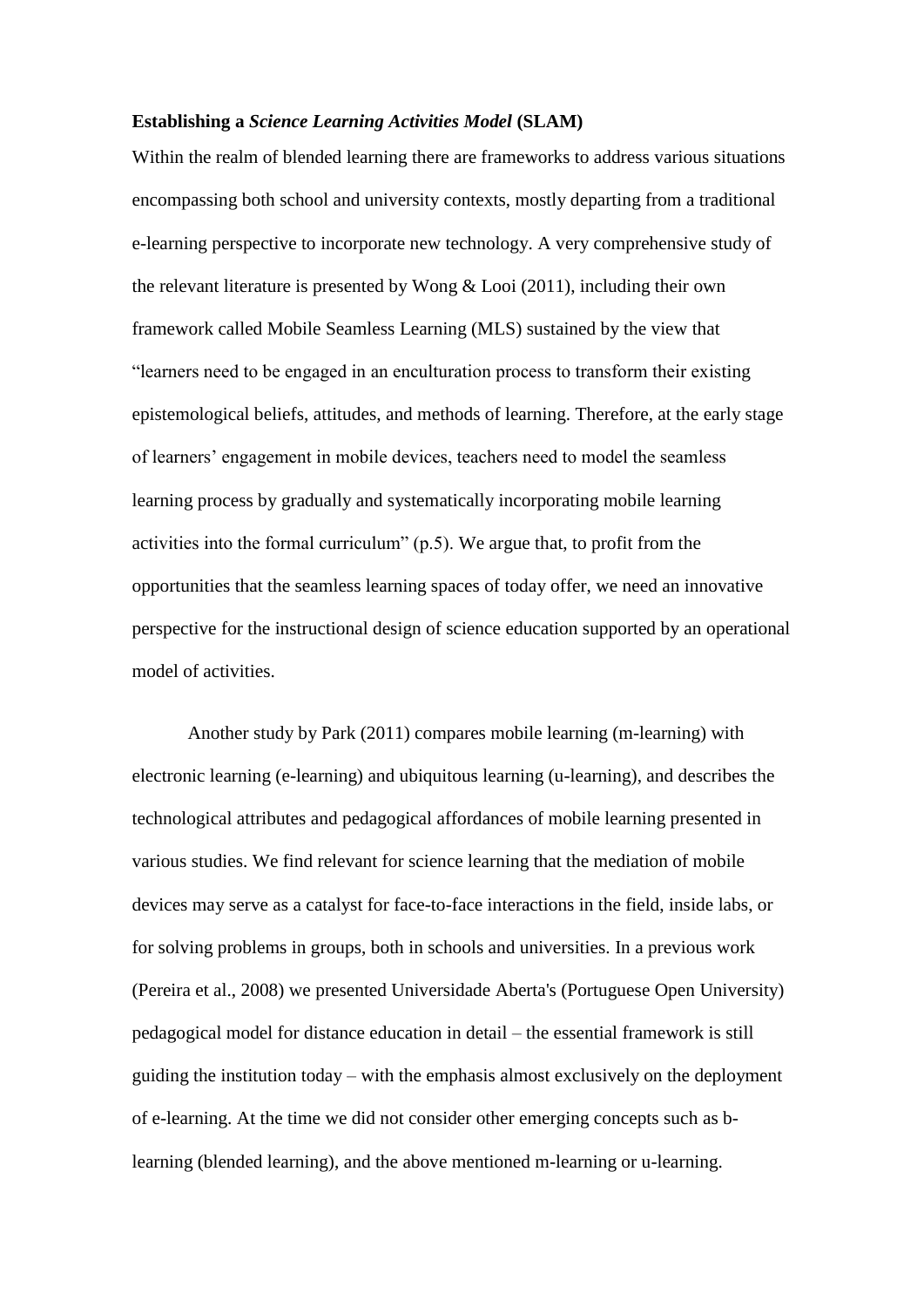However, it was acknowledged that a number of face-to-face sessions were relevant in online post-graduate programmes at the university. Basically, we found that a great deal depends on the educational context and pedagogical strategy followed, so there is no point in restricting the options for either the faculty or the institution.

Essentially, based on the scientific literature reviewed, there are three consensual "umbrella" denominations in these attempts to build operational frameworks for learning environments in the 21st Century: context, technology and pedagogy. According to Guetl & Chang  $(2008)$ , the main reference models, architectures and eframeworks for learning deal essentially with these three dimensions, namely, the Learning Technology Systems Architecture (LTSA), Personal Learning Environments, e-Learning Framework Reference Model for Assessment, ePortfolio for Lifelong Learning, and the Reference Model for e-Learning Governance (Baruque & Melo, 2004; Chang & Uden, 2008; JISC, 2012; Hadiputra & Widyani, 2013). Although these frameworks for an e-learning architecture tend to use a variety of approaches, there is too much emphasis on technology and not much on pedagogy or educational context.

In this study towards a SLAM design framework, that we consider a work in progress to form a more contemporary and sustainable model for science learning, a meta-analysis of other established models was undertaken. The triumvirate "context, technology and pedagogy" was chosen for this purpose, leaving aside other aspects such as societal, organizational and governance matters. Our review did not put away the "classic" models and moved to newer ones, quite the opposite. From the start there was an interest in seeking the convergence of the established models with emerging ones.

#### *Context*

Context usually refers to broad concepts such as society and organizations, knowledge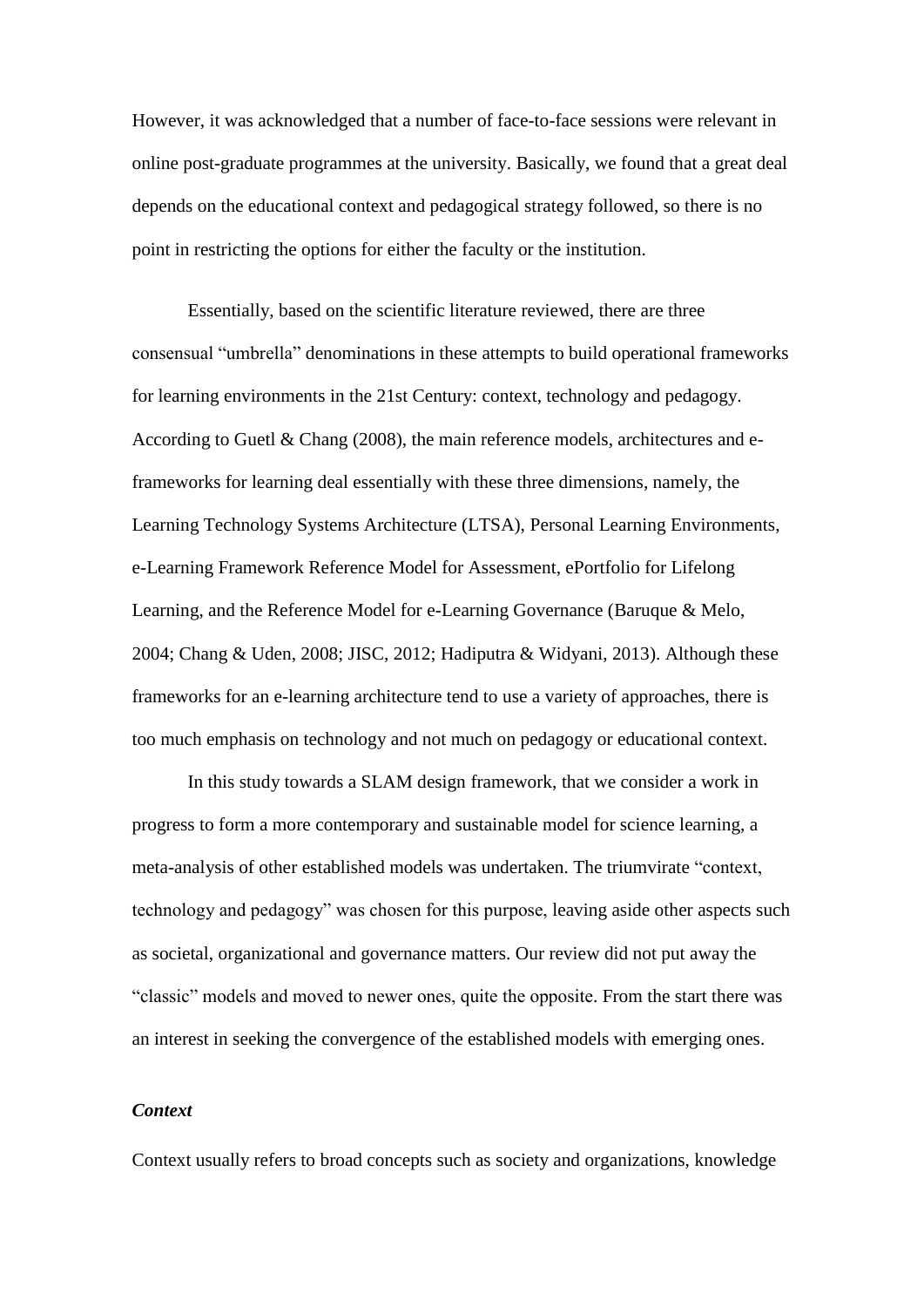domains, experts and peers, tools and techniques, time and location, among other aspects. But for educational purposes we might as well consider other factors ranging from scale to crossover experiences, for instance, patent in MOOCs and flipped classroom experiences. If one believes that context matters in terms of science learning and cognition, then learning processes must be examined not as isolated variables within controlled settings but as components to be understood in more realistic situations. So, in order to make our model operational, we have to consider the possible contexts of education, formal and non-formal settings, degree and non-degree programmes, and embrace upper secondary school to early higher education contexts. According to the PISA 2012 report, the latter are the educational levels with the highest dropout rate and where lower achievement in science occurs (OECD, 2012). Clearly, to reach specific objectives in these levels each educational case would have to be identified, the main variables reviewed, and the right instructional design applied in order to help educators plan and design adequate blended learning environments (Park, 2011). Gender patterns are also important, for instance, the context of a degree in Engineering is different from that of a degree in Mathematics, and that reflects the way male or female students are attracted to a specific science subject (European Commission, 2012).

Bearing in mind the teaching perspective, one common feature of organizations incorporating online learning methods in their mode of operation is the fact that there is no necessary spatial contiguity, at all times, between student, teacher, and the learning environment. The same kind of discontinuity may exist in temporal terms, namely the reciprocal contacts between students, teachers and the teaching or training system (Trindade, Carmo & Bidarra, 2000). However, the face-to-face mode and the online learning mode have been converging, not only due to the success of blended learning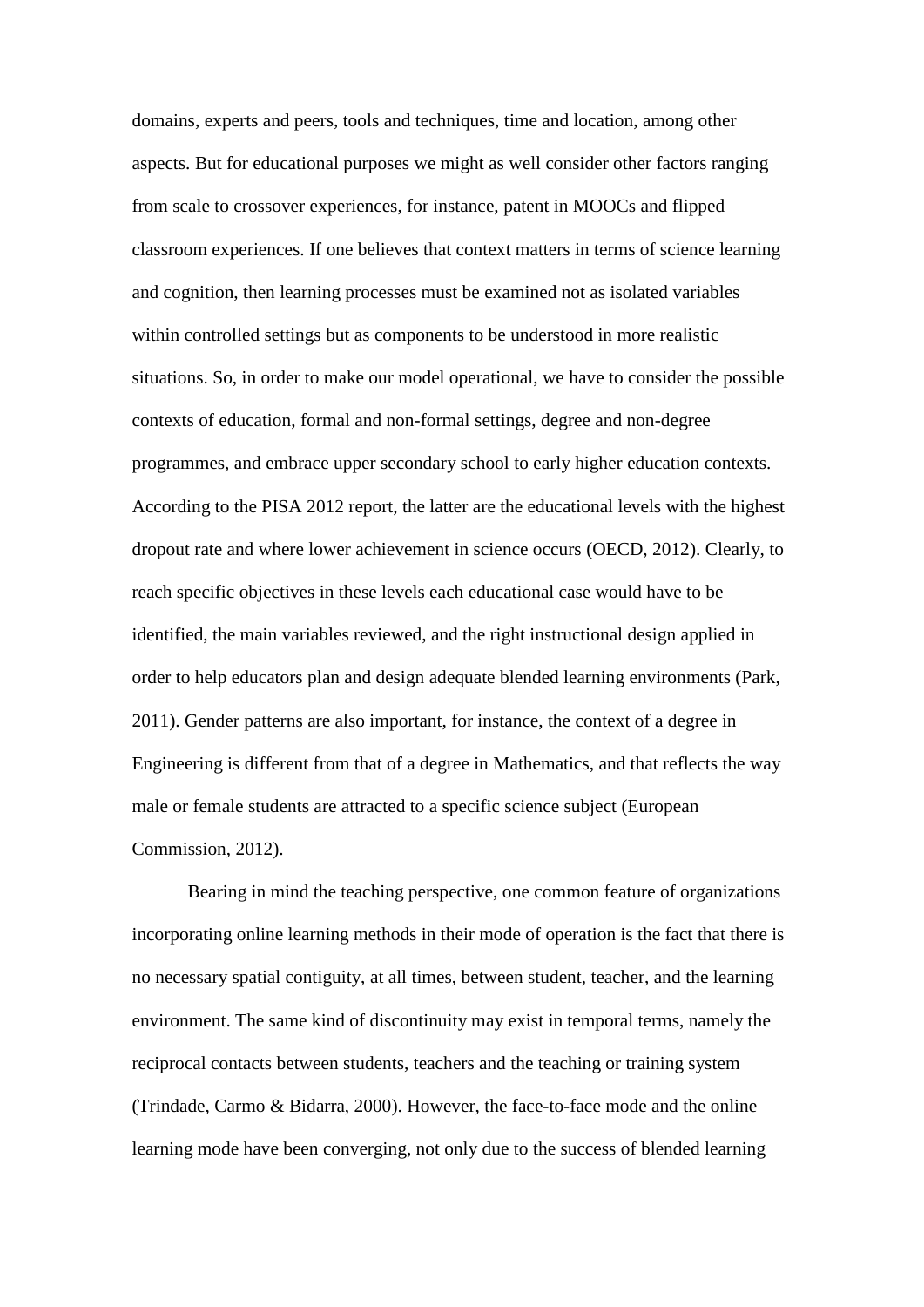experiences but also due to the progress in ICT and their permeating all learning environments in most developed countries. Using mobile devices and accessing the Web in schools and universities, but also at home and on the move, taking advantage of quality open learning products (iTunes U, MOOCs, Khan Academy, etc.), all create favourable conditions for increasing students' autonomy and for stimulating independent learning in various settings.

Another perspective to consider in blended environments may be to foster group learning and develop solutions for awareness, as the up-to-the-moment understanding of another person's interaction with a shared workspace (Gutwin & Greenberg, 2001). Thus contextual information is important to establish where group members frequently shift between individual and shared activities within a programme, in order to help instructional designers create awareness support within group activities.

## *Technology*

In this day and age, educational technology is concerned with connectivity, ubiquitous learning, web interface systems, and learning platforms. Many of these permit access to remote labs and equipment, available for many topics including astronomy, biology, chemistry, computer networking, earth science, engineering, hydraulics, microelectronics, physics and robotics (Open University, 2015). Researchers concerned with technologies for supporting effective learning have labelled the multiple literacies that are aligned with technology as "Twenty-First Century Literacy" (Brown et al., 2005), and these may be described as the combination of:

 *Digital Literacy* – the ability to communicate with an ever-expanding community to discuss issues, gather information, and seek help;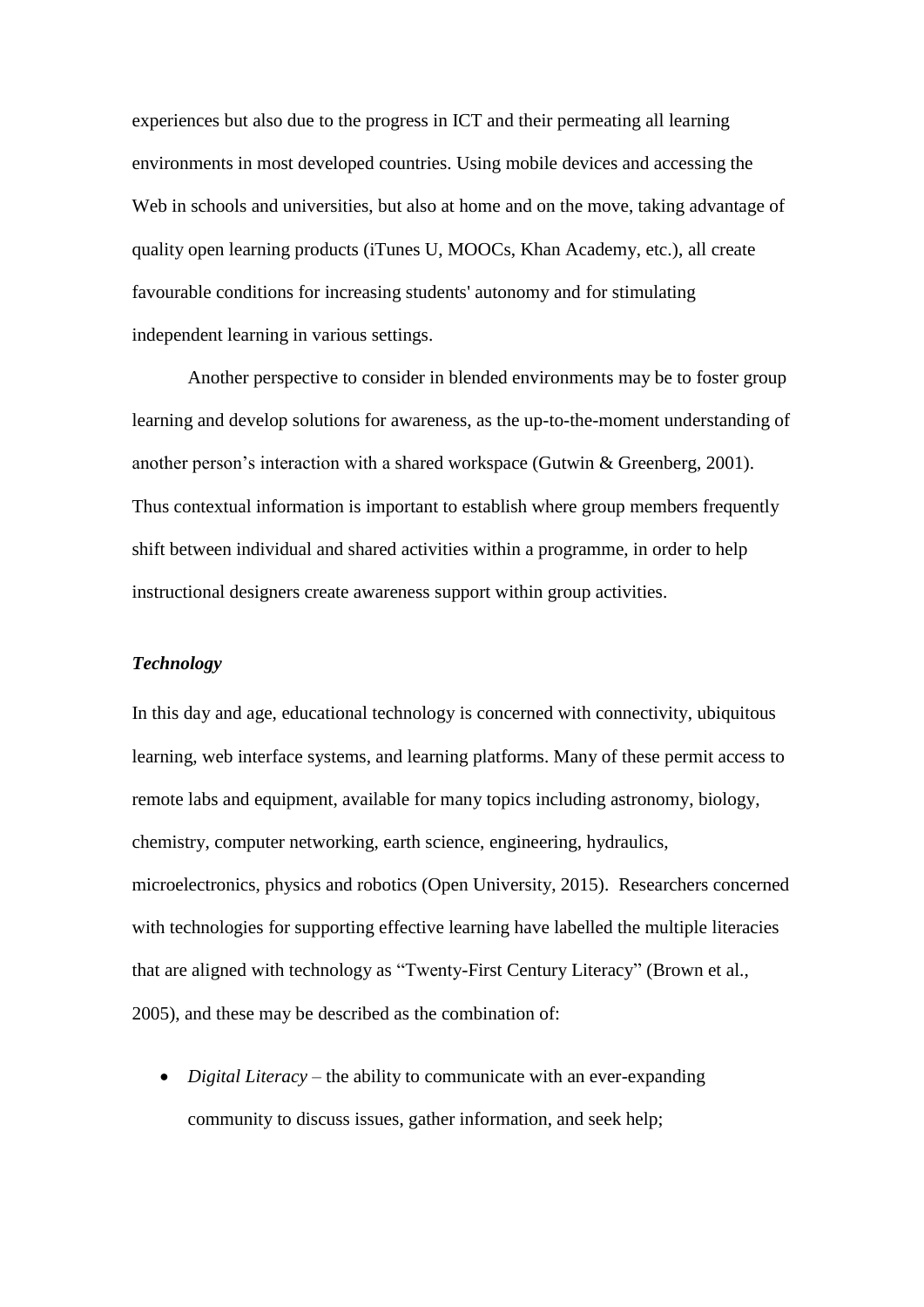- *Global Literacy* the capacity to read, interpret, respond, and contextualize messages from a global perspective;
- *Technology Literacy* the ability to use computers and other technology to improve learning, productivity, and performance;
- *Visual Literacy* the ability to understand, produce and communicate through visual images;
- *Information Literacy* the ability to find, evaluate and synthesize information.

Students who create portfolios and digital stories improve their skills by using software that combines a variety of multimedia tools enabling operations with text, still images, audio, video and Web publishing. In this regard, digital storytelling can provide a meaningful reason for students to learn science and produce visual media content with the help of scanners, digital still cameras, and video cameras. Riesland (2005) calls for a new definition of visual literacy education, one that will allow students to successfully navigate and communicate through new forms of multimedia, while taking on the role of information producers rather than just being information consumers.

In the case of mobile learning technology, usability constraints are relevant according to Kukulska-Hulme (2007), for instance, (1) physical attributes of mobile devices, such as small screen size, heavy weight, inadequate memory, and short battery life; (2) content and software application limitations, including a lack of built-in functions, the difficulty of adding applications, challenges in learning how to work with a mobile device, and differences between applications and circumstances of use; (3) network speed and reliability; and (4) physical environment issues such as problems with using the device outdoors, excessive sun brightness affecting screen reading, concerns about personal security, possible radiation exposure from devices using radio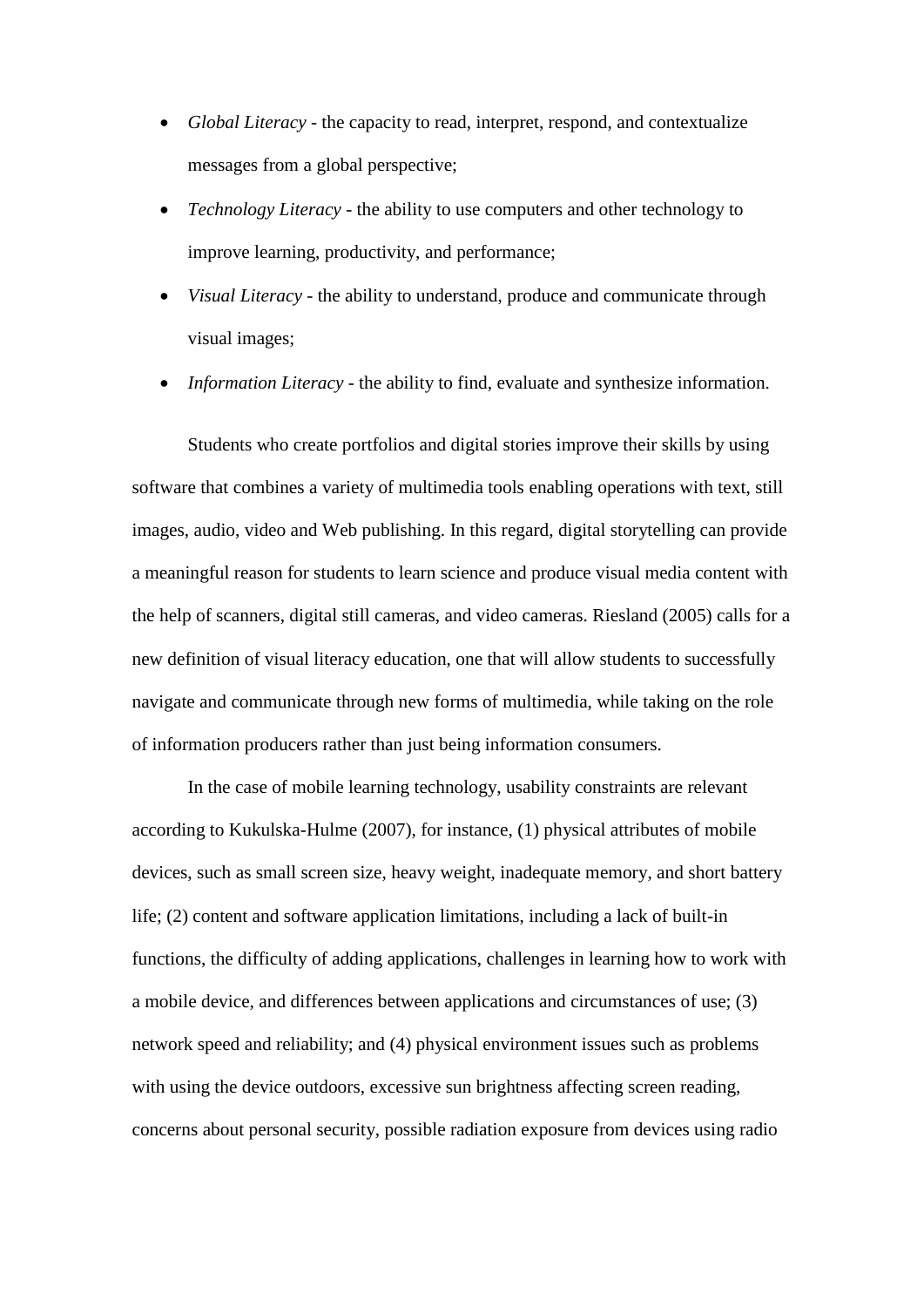frequencies, the need for rain covers in rainy or humid conditions, amongst others. But these tend to be resolved overtime with the rapid advances in digital technology.

From another viewpoint, technology-centric models have influenced and continue to influence how we think about mobile learning and blended learning. A typical example is Johansen's (1988) "classic" Time-Space Matrix, a very useful way to consider the particular circumstances a groupware system has to address to be effective in cooperative work. Today, this conceptual matrix is still an established model to design and support synchronous and asynchronous learning activities in a blended learning situation (Table 1). Following this model, specific academic content may be delivered with the help of multimodal activities, determined by space and time factors.

A current and more developed model for co-operative work, which may also be used for collaborative learning purposes, is the conceptual framework proposed by Lee & Paine (2015), designated by Model of Coordinated Action (MoCA). This is a descriptive model that highlights "Action", as translated in specific "Activities", consisting of seven dimensions of co-ordinated action. This is of interest to the SLAM framework because, while the time-space matrix implies a mere binary division between local vs. distributed, and synchronous vs. asynchronous, in this model each of these "dimensions" falls on a continuum. According to Lee & Paine (2015), coordinated action can be conceived of as people working together toward a shared goal. This also applies to communities of learners situated in a seamless real-virtual environment where specific educational strategies are supported by appropriate learning activities.

## *Pedagogy*

New pedagogies are emerging every year and the account of the last few years has been very prolific. According to the Open University's last report (2015), many innovative pedagogies can be identified within very specific themes: scale, connectivity,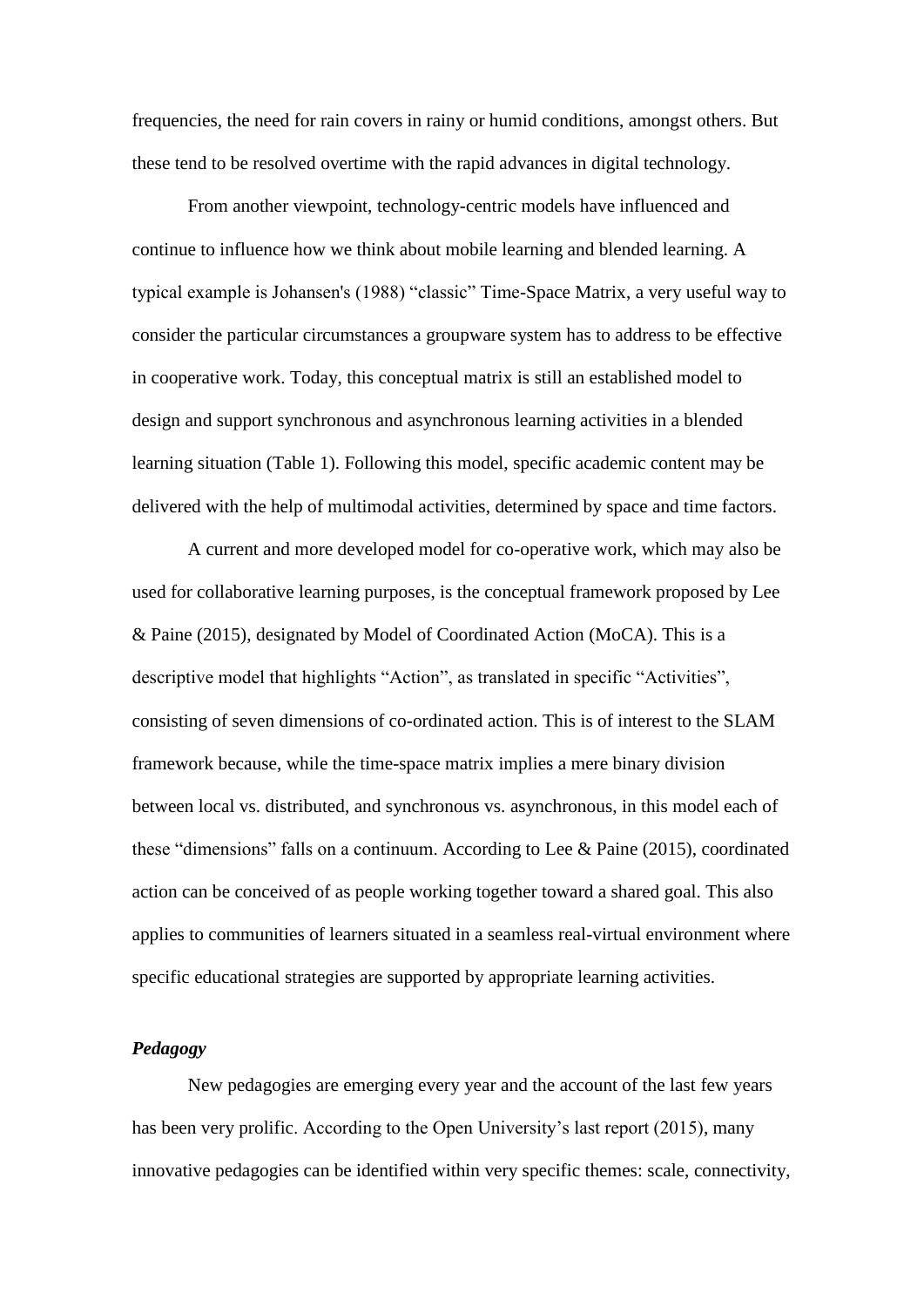reflection, extension, embodiment and personalisation. But perhaps what is of utmost importance today is a teaching approach that is flexible enough, and an instructional design that can be changed by the learner according to his/her personal needs and learning context. To this end, the Personal Learning Environment (PLE) concept emerged within the UK and other countries a decade ago as a strategy associated with the application of Web 2.0 technologies to education (Johnson & Liber, 2008). It gained momentum from 2005 onwards with research disseminated by authors like S. Wilson, M. van Harmelen, G. Atwell, S. Downes, G. Siemens and T. Anderson (Mota, 2009). This extends to a learning network concept in which a learner can find his/her own pathway, based on the paths previous learners chose through activities, tasks and resources, and following personal learning objectives in order to become competent (Koper, Rusman & Sloep, 2005). PLEs essentially highlight the learning environment as a collection of tools and services that a learner may choose to access resources, and a network of people; sometimes there is an interface to integrate the different components. These so-called Personal Learning Environments, or PLEs, are today a privileged field of research in ODL, encompassing several technological perspectives that may include social networks, free virtual environments and open software, connecting various learning resources that may be suitable for inclusion in current educational frameworks (van Harmelen, 2008).

However, PLEs are not just pieces of software, they comprise environments where people, tools, communities, and resources combine in a very loose kind of way (Wilson, 2008), clearly supporting formal and informal learning. Making a case for PLEs Attwell, Bimrose & Brown (2008) stated that "a PLE should be based on a set of tools to allow personal access to resources from multiple sources and to support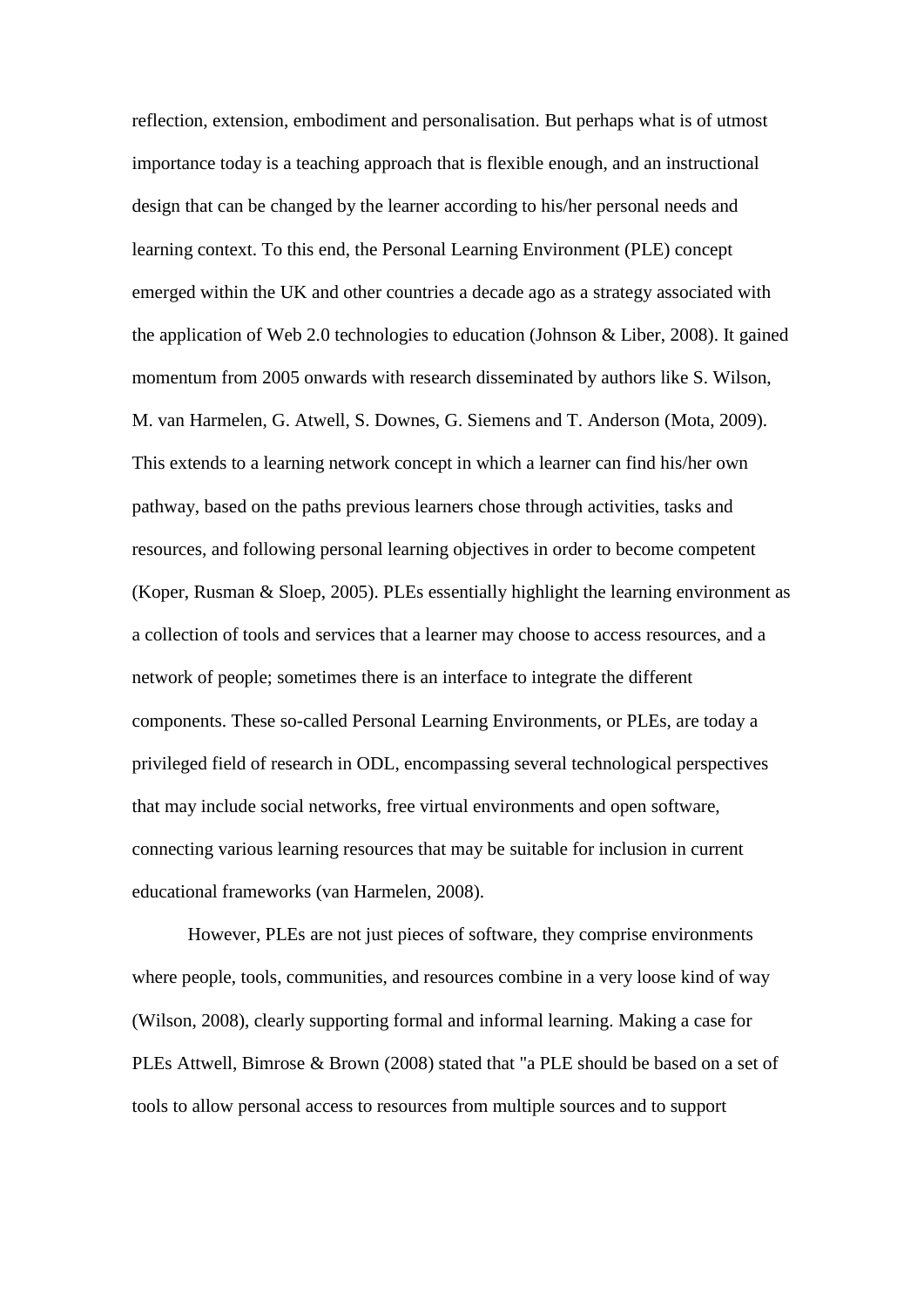knowledge creation and communication" (p. 82), and suggest an inventory of the possible pedagogical functions of a PLE:

- Access/search for information and knowledge;
- Aggregate and scaffold by combining information and knowledge;
- Manipulate, rearrange and repurpose knowledge artefacts;
- Analyse information to develop knowledge;
- Reflect, question, challenge, seek clarification, form and defend opinions;
- Present ideas, learning and knowledge in different ways and for different purposes;
- Represent the underpinning knowledge structures of different artefacts and support the dynamic re-rendering of such structures;
- Share by supporting individuals in their learning and knowledge;
- Networking by creating a collaborative learning environment.

Following up on this, taking a learner-centred approach to connect the three umbrella concepts discussed above – context, technology, pedagogy – we engaged in a structured approach to make the SLAM model operational. Thus we propose **ten seamless dualities that may co-exist in multimodal activities**, explicitly indicating the extremes of a continuum (Table 2). ). These may originate learning scenarios that contain multiple learning activities set within the boundaries of the seamless dualities. For instance, a learning scenario may consist of a learning activity where learners explore the various types of architecture, and the structural principles that underlie those buildings. More informally, learners are asked to bring in their experiences with the construction of structures (e.g. building a tree house facilitates learning of the structural principles of a real building).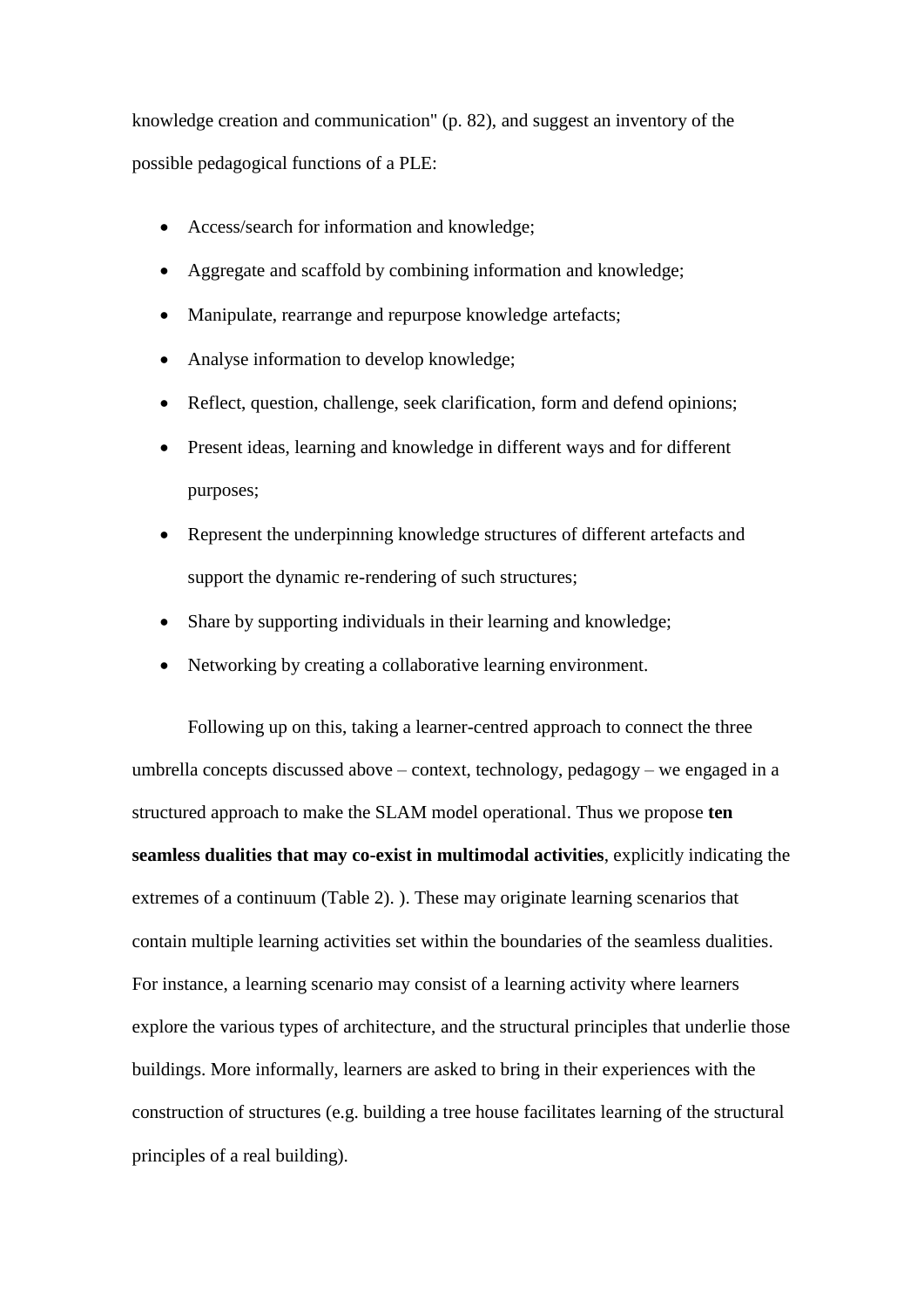The SLAM model we propose may be the right tool to help design and explore science learning activities and ensure the attainment of specific learning objectives. It points to new forms of teaching, learning and assessment that are perfectly in line with the recent report published by the UK Open University (2015). Many of the new pedagogies put forward in the report are relevant to our aims, for instance:

- *Crossover learning* connecting formal and informal learning
- *Learning through argumentation* developing skills of scientific argumentation
- *Incidental learning* harnessing unplanned or unintentional learning
- *Context-based learning* how context shapes and is shaped by the process of learning
- *Computational thinking* solving problems using techniques from computing
- *Learning by doing science with remote labs* guided experiments on authentic scientific equipment
- *Adaptive teaching* adapting computer-based teaching to the learner's knowledge and action
- *Stealth assessment* unobtrusive assessment of learning processes

On a more critical note, we are aware that there is today an enormous pressure on learners in social networks, as these can provide easy access to entertaining conspiracy theories and pseudo-scientific news, so there is more need than ever to enable young people to engage in rational scientific discourse and practice. Also it's important to teach them to judge and validate the quality of information. Concurrently, as the STEAM curriculum has become increasingly prominent, some have argued that the general addition of an "arts" component diverts from a focus on the hard sciences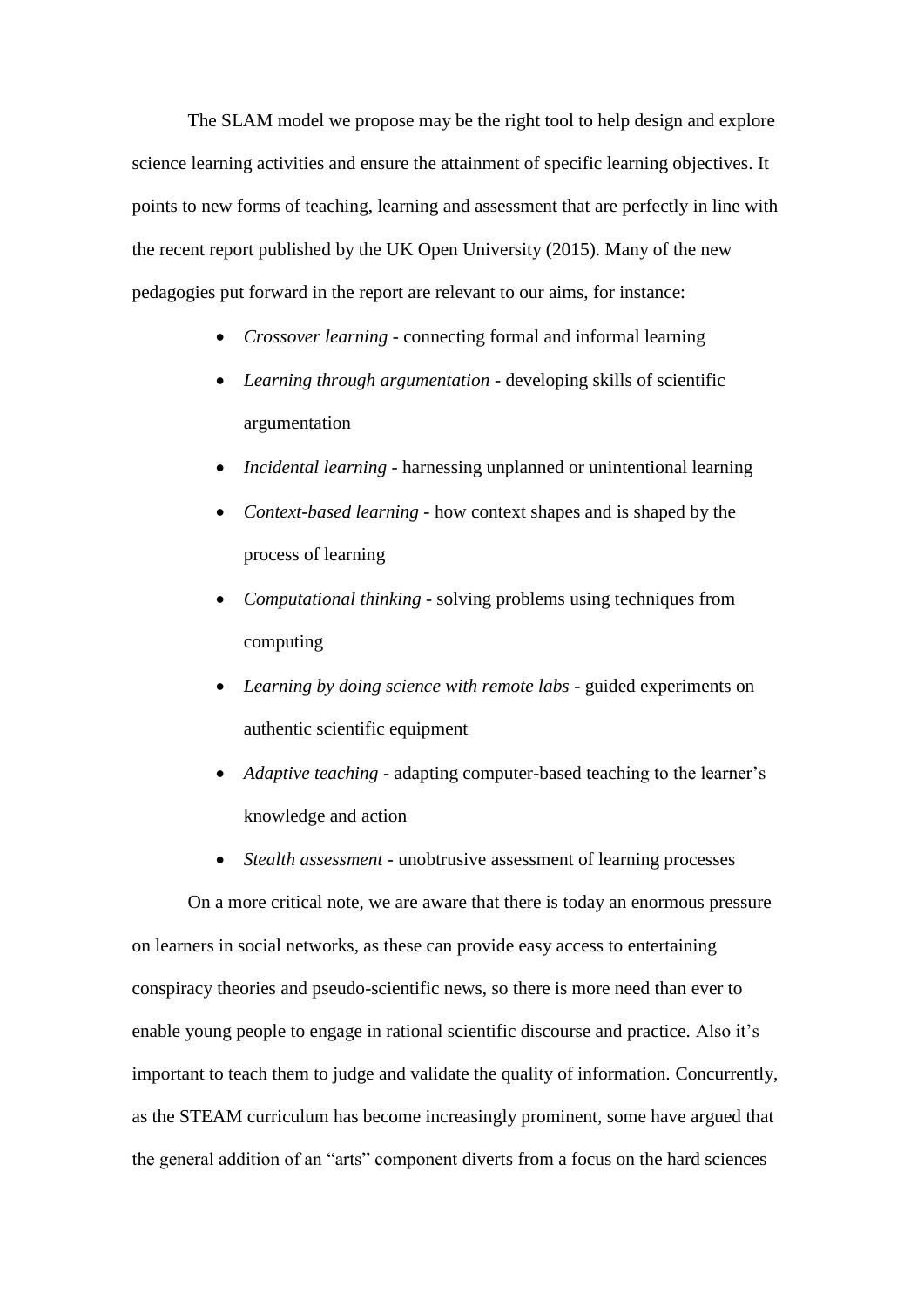(STEM). We think differently, considering the  $21<sup>st</sup>$  century literacy requisites discussed above, it's important to develop students' imagination and help them innovate through hands-on STEAM projects (Kim, 2012).

An interesting solution is to bring about the orchestration of scripted personal inquiry in science learning as put forward by Sharples et al. (2015), building on a combination of technology and pedagogy supporting the teacher. It is not really important to prescribe a flipped classroom or a reduced class-time strategy, whatever that is. We argue that the seamless integration of new technology in blended learning is mandatory in domain specific areas if backed by an appropriate pedagogy enabling authentic learning experiences, and these should include arts and design features that promote the attractiveness of science learning processes across contexts.

## **Conclusions**

We found that a more current framework in which to explore innovative activities in the context of science learning has been lacking, in particular bridging formal and informal learning processes. So, in this paper we discuss and propose a new framework to support science education through blended learning, using a participatory and interactive approach supported by ICT-based tools, which we called *Science Learning Activities Model* (SLAM). The literature reviewed in this study spans references from "classic" models to the current research on mobile, seamless and immersive learning. Considering the current learner-centred approach and the emergent techno-culture, there is a need to provide a model with which institutions and instructors can design science courses that have high motivational impact on students, and are related to authentic settings. By using today's flexible, interactive and immersive technologies with the appropriate pedagogies, following a design process based on the ten seamless dualities in SLAM, it is possible to have school and university students more motivated in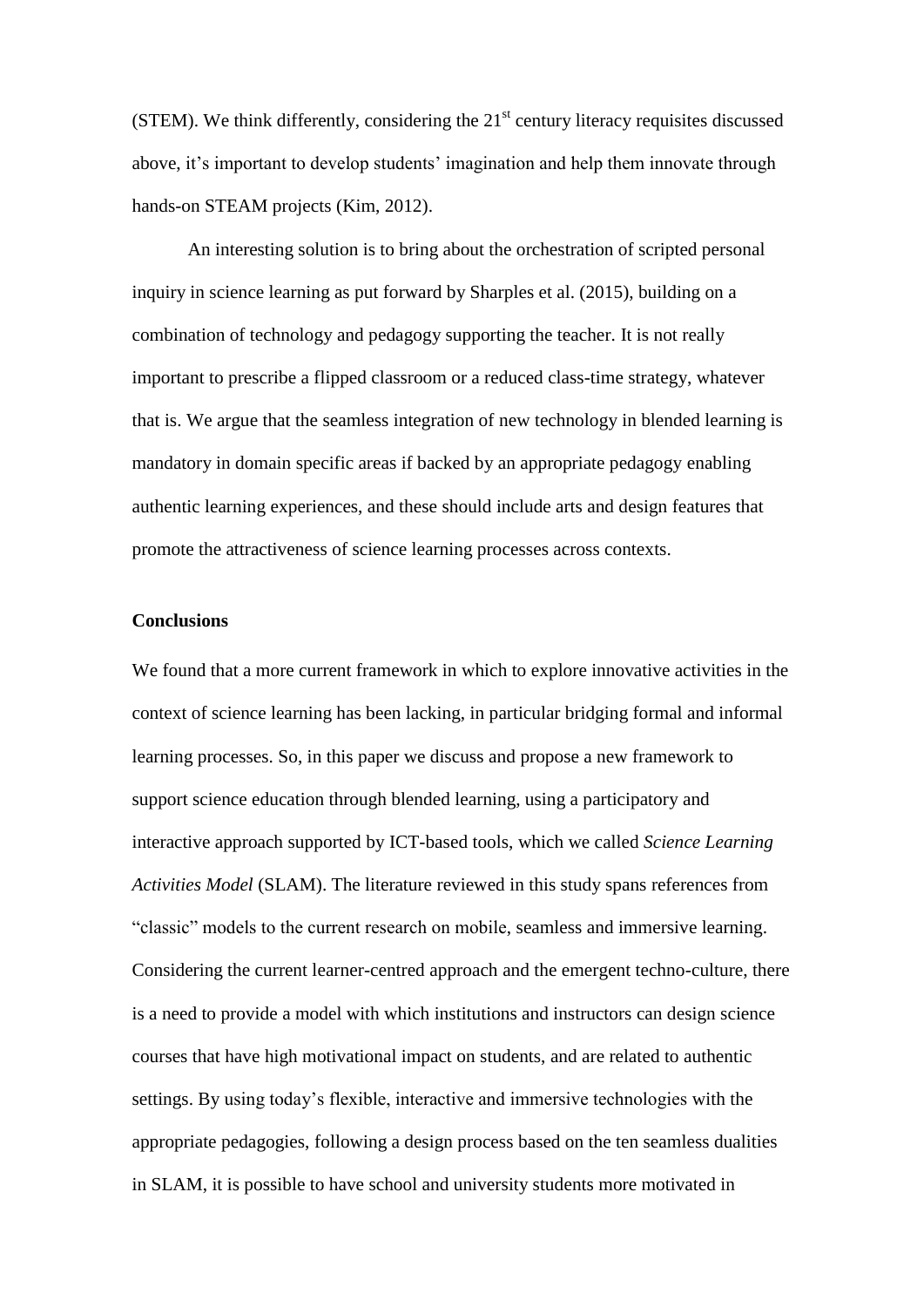science areas, and expect a more creative response to the world problems that surround them. We also believe that the foundations and basic structure of the framework can be improved, and for that more work has to be done in the field. One particular aspect of future research is to find ways to resolve gender issues in some science areas – engineering is a case in point - exploring how to improve the quality of blended learning designs, for instance, through the active participation of women scientists acting as role models in real and virtual settings.

### **References**

- Anastopoulou, S., Sharples, M., Ainsworth, S., Crook, C., O'Malley, C., & Wright, M. (2012). Creating Personal Meaning through Technology-Supported Science Inquiry Learning across Formal and Informal Settings. *International Journal of Science Education*, *34*(2), 251-273.
- Attwell, G., Bimrose, J., & Brown, A. (2008). Maturing learning: Mashup personal learning environments. *Mash-Up Personal Learning Environments. Proceedings of 1st Workshop MUPPLE'08*. Maastricht. Retrieved from [http://dspace.ou.nl/bitstream/1820/1501/1/mupple08\\_dspace.pdf#page=84](http://dspace.ou.nl/bitstream/1820/1501/1/mupple08_dspace.pdf#page=84)
- Azeiteiro, U., Bacelar-Nicolau, P., Caetano, F., & Caeiro, S. (2015). Education for sustainable development through e-learning in higher education: Experiences from Portugal. *Journal of Cleaner Production*, *106*, 308-319.
- Azeiteiro, U, Leal Filho, W., & Caeiro, S. (2014). *e-Learning and education for sustainability*. New York: Peter Lang.
- Baruque, L.B., & Melo, R. N. (2004). *Towards a Reference Model for e-Learning Governance*. Rio de Janeiro: PUC-Rio, 2004. Retrieved from [ftp://ftp.inf.puc](ftp://ftp.inf.puc-rio.br/pub/docs/techreports/04_20_baruque.pdf)[rio.br/pub/docs/techreports/04\\_20\\_baruque.pdf](ftp://ftp.inf.puc-rio.br/pub/docs/techreports/04_20_baruque.pdf)
- Bidarra, J., Figueiredo, M., & Natálio, C. (2015). Interactive design and gamification of ebooks for mobile and contextual learning. *International Journal of Interactive Mobile Technologies*, *9*(3), 24-32.
- Bidarra, J. (2014). Narrativas Digitais. In S. Buttaroni (Ed.), *A Experiência da Diversidade na Aprendizagem no Ensino Superior (Div.Ed)*, (pp. 107-111). Johannes Kepler Universität Linz – Austria.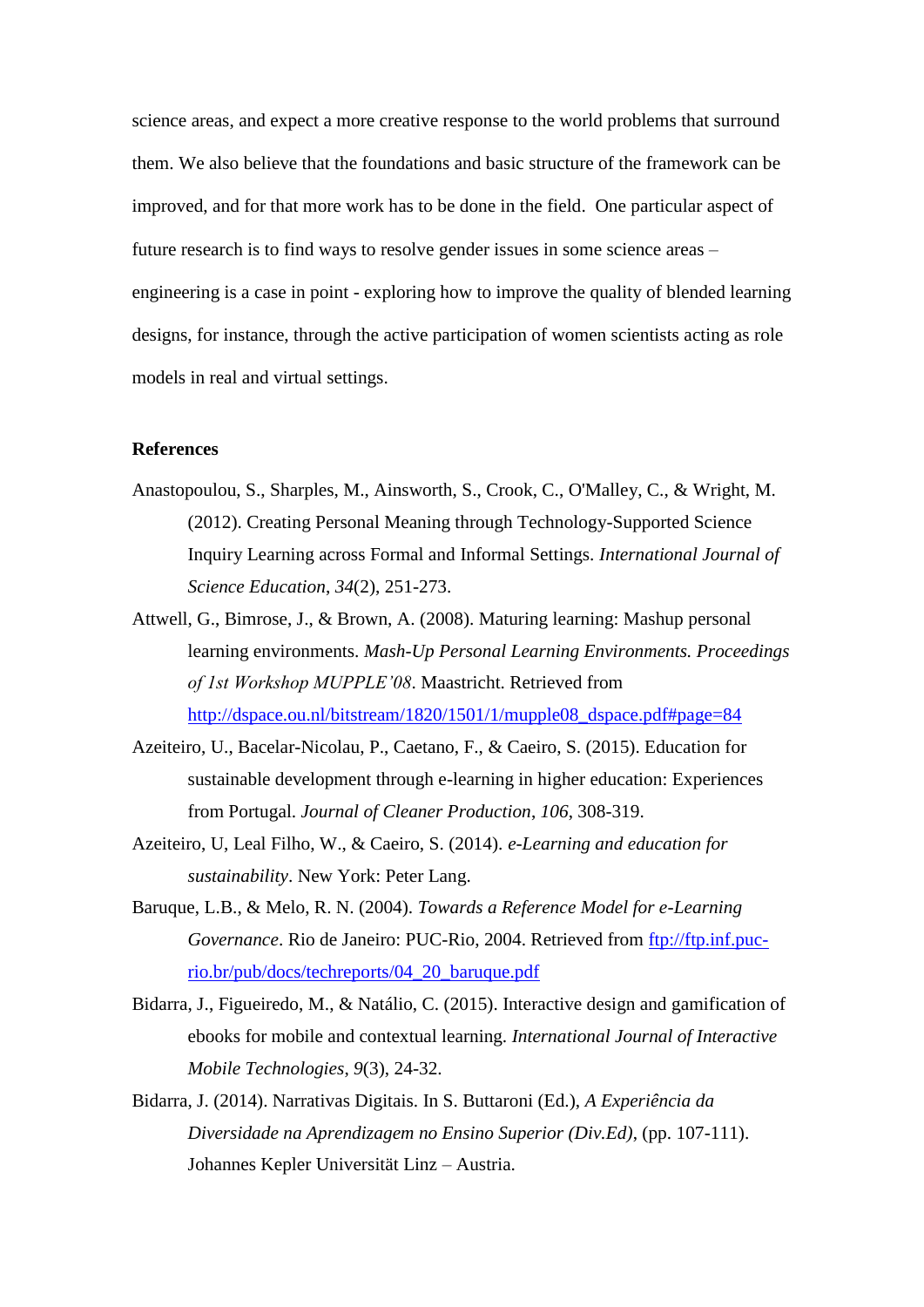- Bidarra, J., Rothschild, M., Squire, K., & Figueiredo, M. (2013). The AIDLET model: A framework for selecting games, simulations and augmented reality environments in mobile learning. *International Journal of Web-Based Learning and Teaching Technologies*, *8*(4), 50-71.
- Black, A. (2010). Gen Y: Who they are and how they learn. *Educational Horizons*, *88*(2), 92-101.
- Brown, J. S., Collins, A., & Duguid, P. (1989). Situated cognition and the culture of learning. *Educational Researcher*, *18*(1), 32–42.
- Brown, J., Bryan, J., & Brown, T. (2005). Twenty-first century literacy and technology in K-8 classrooms. *Innovate*, *1*(3).
- Chang, V. & Uden, L. (2008). Governance for E-learning Ecosystem. *Proceedings of the IEEE International Digital EcoSystems Technologies Conference* (IEEE-DEST 2008), pp. 340-345, Phitsanulok, Thailand.
- Coelho, J., Teixeira, A., Bacelar-Nicolau, P., Caeiro, S., & Rocio, V. (2015). iMOOC on Climate Change: Evaluation of a massive open online learning pilot experience. *International Review of Research in Open and Distance Learning* (IRRODL), *6* (16), 152-173.
- Deterding, S., O'Hara, K., Sicart, M., Dixon, D., & Nacke, L. (2011). Gamification: Using Game Designing Elements in Non-Gaming Contexts. *Conference on Human Factors in Computing Systems* 2011, pp. 7-12, Vancouver, BC, Canada, ACM.
- European Commission (2012). *Science: It's a girl thing!* Retrieved from: [http://science](http://science-girl-thing.eu/en/splash)[girl-thing.eu/en/splash](http://science-girl-thing.eu/en/splash)
- European Commission (2013). *Opening Up Education Initiative*. Retrieved from: [http://europa.eu/rapid/press-release\\_IP-13-859\\_en.htm](http://europa.eu/rapid/press-release_IP-13-859_en.htm)
- European Commission (2014). *Report to the European Commission on New modes of learning and teaching in higher education*. Retrieved from: [http://ec.europa.eu/education/library/reports/modernisation\\_en.pdf](http://ec.europa.eu/education/library/reports/modernisation_en.pdf)
- European Commission (2015). *The changing pedagogical landscape*. Retrieved from: [http://bookshop.europa.eu/en/the-changing-pedagogical-landscape](http://bookshop.europa.eu/en/the-changing-pedagogical-landscape-pbNC0415435/)[pbNC0415435/](http://bookshop.europa.eu/en/the-changing-pedagogical-landscape-pbNC0415435/)
- Guetl, C., & Chang, V. (2008). Ecosystem-based Theoretical Models for Learning in Environments of the 21st Century. *iJET International Journal of Emerging Technologies in Learning*, vol. 3 (2008), 50-60.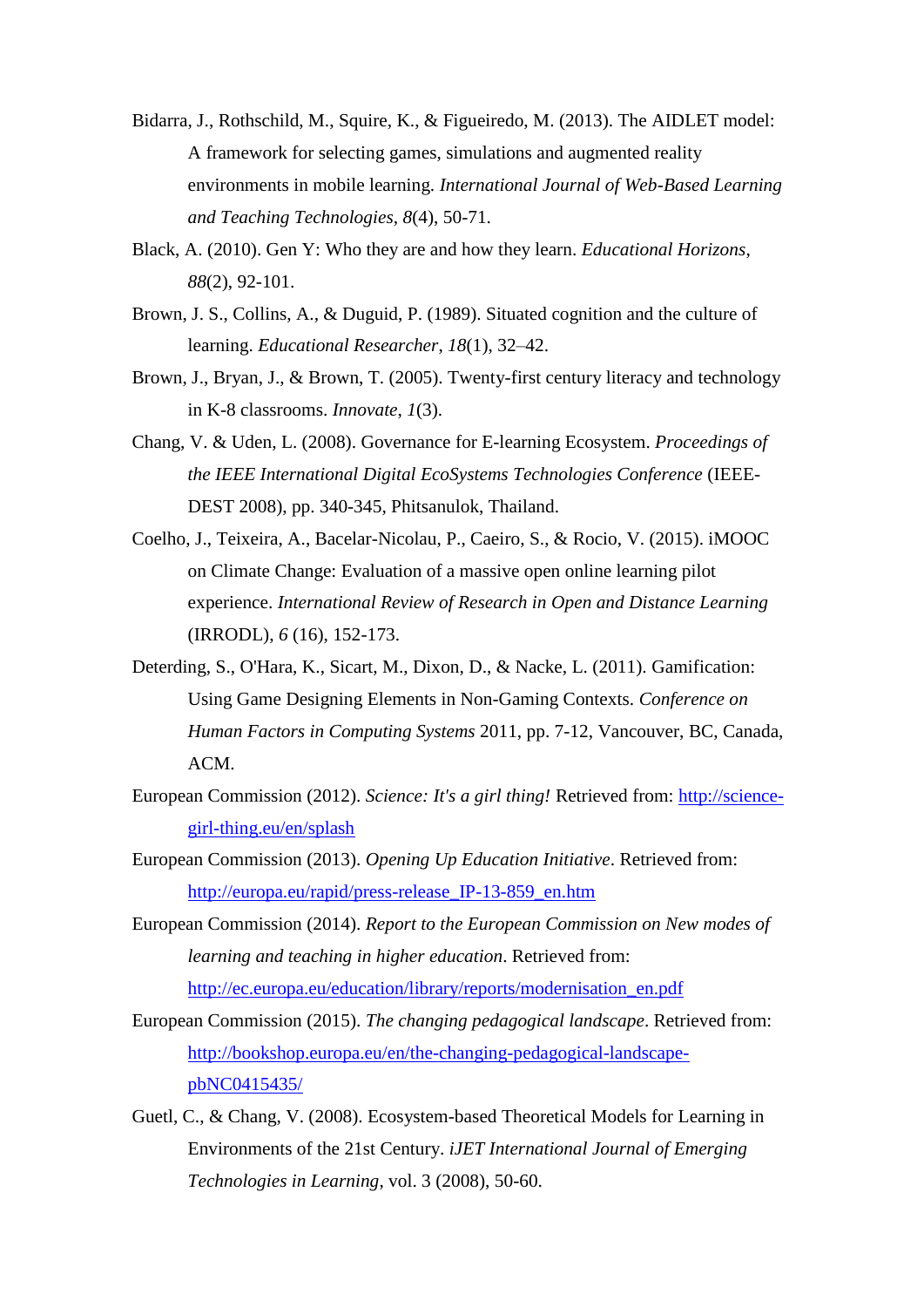- Gutwin, C., & Greenberg, S. (2001) A Descriptive Framework of Workspace Awareness for Real-Time Groupware. *Computer Supported Cooperative Work*, Kluwer Academic Press.
- Hadiputra, F. I., & Widyani, Y. (2013). Architecture of e-learning systems based on LTSA. *Proceedings of Advanced Computer Science and Information Systems (ICACSIS)*, 2013 International Conference, Bali, 2013, pp. 15-20.
- JISC (2012). *The e-learning framework*, unpublished website. Retrieved from <http://www.elframework.org/refmodels/>
- Johansen, R. (1988). *Groupware: Computer Support for Business Teams*. New York: The Free Press.
- Johnson, M., & Liber, O. (2008). The Personal Learning Environment and the human condition: From theory to teaching practice. *Interactive Learning Environments*, *16*(1), 3-15.
- Kapp, K. M., (2012). *The Gamification of Learning and Instruction: Game-based Methods and Strategies for Training and Education*. San Francisco: Pfeiffer.
- Kearney, C. (2016). *Efforts to Increase Students' Interest in Pursuing Mathematics, Science and Technology Studies and Careers. National Measures taken by 30 Countries – 2015 Report*. Brussels: European Schoolnet.
- Kelle, S. (2012). *Game Design Patterns for Learning.* Open Universiteit, Netherlands, CELSTEC. Aachen: Shaker Verlag.
- Kim, H.S. (2012). A study on relation and importance of art education and STEAM education. *Bulletin of Korean Society of Basic Design and Art*, *13*(5), 105-113.
- Koper, R., Rusman, E., & Sloep, P. (2005). Learning Network: Connecting people, organisations, software agents and learning resources to establish the emergence of effective lifelong learning. *Lifelong Learning in Europe*, Nr.1, 2005, 18-27.
- Kuhn, D., Iordanou, K., Pease M., & Wirkala, C. (2008). Beyond control of variables: What needs to develop to achieve skilled scientific thinking? *Cognitive Development*, *23*(4), 435–451.
- Kukulska-Hulme, A. (2007). Mobile usability in educational context: What have we learnt? *International Review of Research in Open and Distance Learning*, *8(*2), 1-16.
- Lee, J.J. & Hammer, J. (2011). Gamification in Education: What, How, Why Bother? *Adademic Exchange Quarterly*, *15*(2), p. 146-151.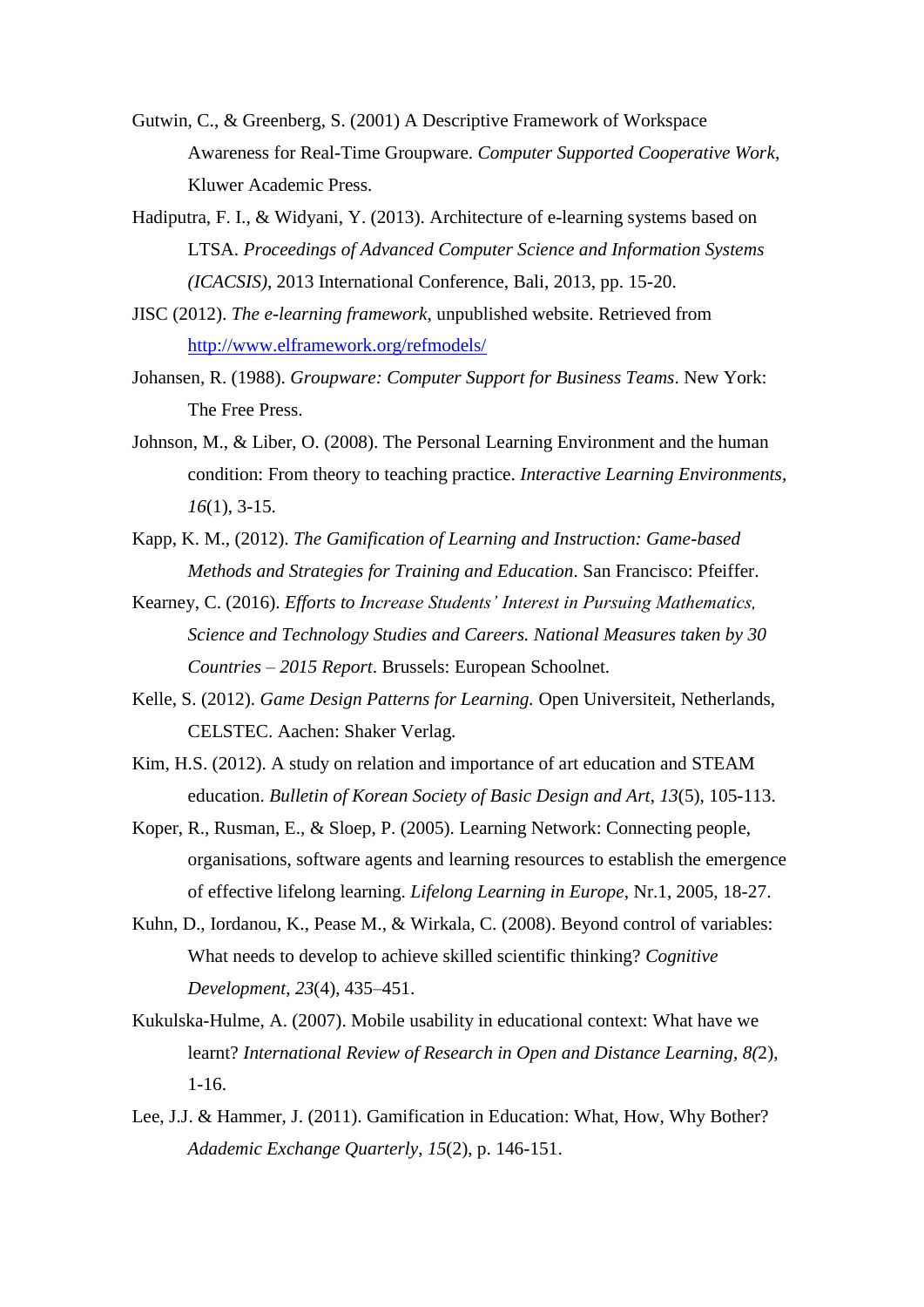- Lee, C. P., & Paine, P. (2015). From The Matrix to a Model of Co-ordinated Action (MoCA): A Conceptual Framework of and for CSCW. In *Proceedings of the 18th ACM Conference on Computer Supported Cooperative Work & Social Computing* (CSCW '15). ACM, New York, NY, USA, 179-194.
- Lyons, T. (2006a). Different countries, same science classes: Students' experiences of school science in their own words. *International Journal of Science Education*, *28*(6), 591–613.
- Lyons, T. (2006b). The puzzle of falling enrolments in physics and chemistry courses: Putting some pieces together. *Research in Science Education*, *36*(3), 285–311.
- Mota, J. (2009). *Da Web 2.0 ao E-learning 2.0: Aprender na rede*. Universidade Aberta. Retrieved from:<http://repositorioaberto.univ-ab.pt/handle/10400.2/1381>
- Mikroyannidis, A., Okada, A., Scott, P., Rusman, E., Specht, M., Stefanov, K., Boytchev, P., Protopsaltis, A., Held, P., Hetzner, S., Kikis-Papadakis, K., & Chaimala, F. (2013). weSPOT: A personal and social approach to inquiry-based learning. *Journal of Universal Computer Science* , *19*(14), 2093–2111.
- National Research Council (2011). *Successful STEM education: A workshop summary. Alexandra Beatty, Rapporteur. Committee on Highly Successful Schools or Programs for K–12 STEM Education, Board on Science Education and Board on Testing and Assessment*. Washington, DC: The National Academies Press.
- OECD (2012). *PISA 2012 Results*. Paris: OECD Publishing.
- Open University (2015). *Innovating Pedagogy*. *Open University Innovation Report 4. SRI Education.* Retrieved from: [http://proxima.iet.open.ac.uk/public/innovating\\_pedagogy\\_2015.pdf](http://proxima.iet.open.ac.uk/public/innovating_pedagogy_2015.pdf)
- Park, Y. (2011). A pedagogical framework for mobile learning: Categorizing educational applications of mobile technologies into four types. *The International Review of Research in Open and Distributed Learning*, *12*(2), 1- 12.
- Pereira, A., Quintas-Mendes, A., Morgado, L., Amante, L., & Bidarra, J. (2008). *Universidade Aberta's pedagogical model for distance education: A university for the future*. Lisbon: Universidade Aberta.
- Pomeroy S. R. 2012. *From STEM to STEAM: Science and Art Go Hand-in-Hand. Scientific American*. Retrieved from: http://blogs.scientificamerican.com/guestblog/from-stem-to-steam-science-and-the-arts-go-hand-in-hand/ (retrieved April 2014).